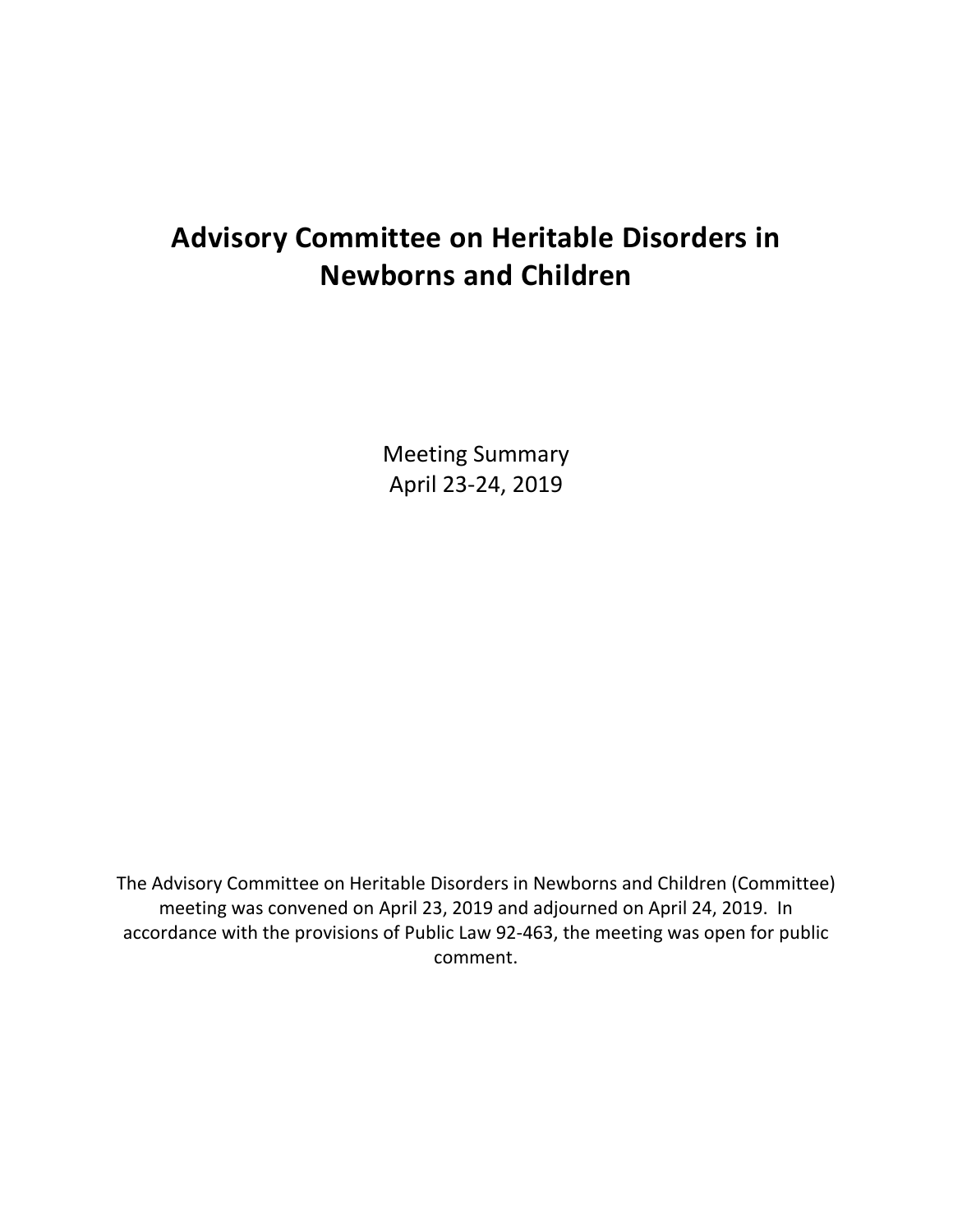#### **Committee Members**

**Mei Baker, M.D.**  Professor of Pediatrics University of Wisconsin School of Medicine and Public Health Co-Director, Newborn Screening Laboratory Wisconsin State Laboratory of Hygiene

**Susan A. Berry, M.D.** Professor and Director Division of Genetics and Metabolism Department of Pediatrics and Genetics Cell Biology & Development

University of Minnesota

**Joseph A. Bocchini, Jr., M.D. (Chairperson)** Professor and Chairman Department of Pediatrics Louisiana State University

**Jeffrey P. Brosco, M.D., Ph.D.** Professor of Clinical Pediatrics University of Miami School of Medicine Department of Pediatrics Deputy Secretary, Children's Medical Services Florida State Department of Health

**Kyle Brothers, M.D., Ph.D.**  Endowed Chair of Pediatric Clinical and Translational Research Associate Professor of Pediatrics University of Louisville School of Medicine

**Jane M. DeLuca Ph.D., R.N.**  Associate Professor Clemson University School of Nursing

**Cynthia M. Powell, M.D.** Professor of Pediatrics and Genetics Director, Medical Genetics Residency Program Pediatric Genetics and Metabolism The University of North Carolina at Chapel Hill

**Annamarie Saarinen** Co-founder, CEO Newborn Foundation **Scott M. Shone, Ph.D.** Senior Research Public Health Analyst Center for Newborn Screening, Ethics, and Disability Studies RTI International

**Beth Tarini, M.D., M.S., FAAP**  Associate Director Center for Translational Science Children's National Health System

#### **Ex-Officio Members**

**Agency for Healthcare Research & Quality Kamila B. Mistry, Ph.D., M.P.H.**  Senior Advisor Child Health and Quality Improvement

### **Centers for Disease Control & Prevention Carla Cuthbert, Ph.D.**

Chief, Newborn Screening and Molecular Biology Branch National Center for Environmental Health

**Food and Drug Administration Kellie B. Kelm, Ph.D.** Deputy Director, Division of Chemistry and Toxicology Devices Office of In Vitro Diagnostics and Radiological Health

**Health Resources & Services Administration Michael Warren, M.D., M.P.H., FAAP** Associate Administrator Maternal and Child Health Bureau

**National Institutes of Health Diana W. Bianchi, M.D. Director** Eunice Kennedy Shriver National Institute of Child Health and Human Development

#### **Designated Federal Official**

**Catharine Riley, Ph.D., M.P.H.** Health Resources and Services Administration Genetic Services Branch Maternal and Child Health Bureau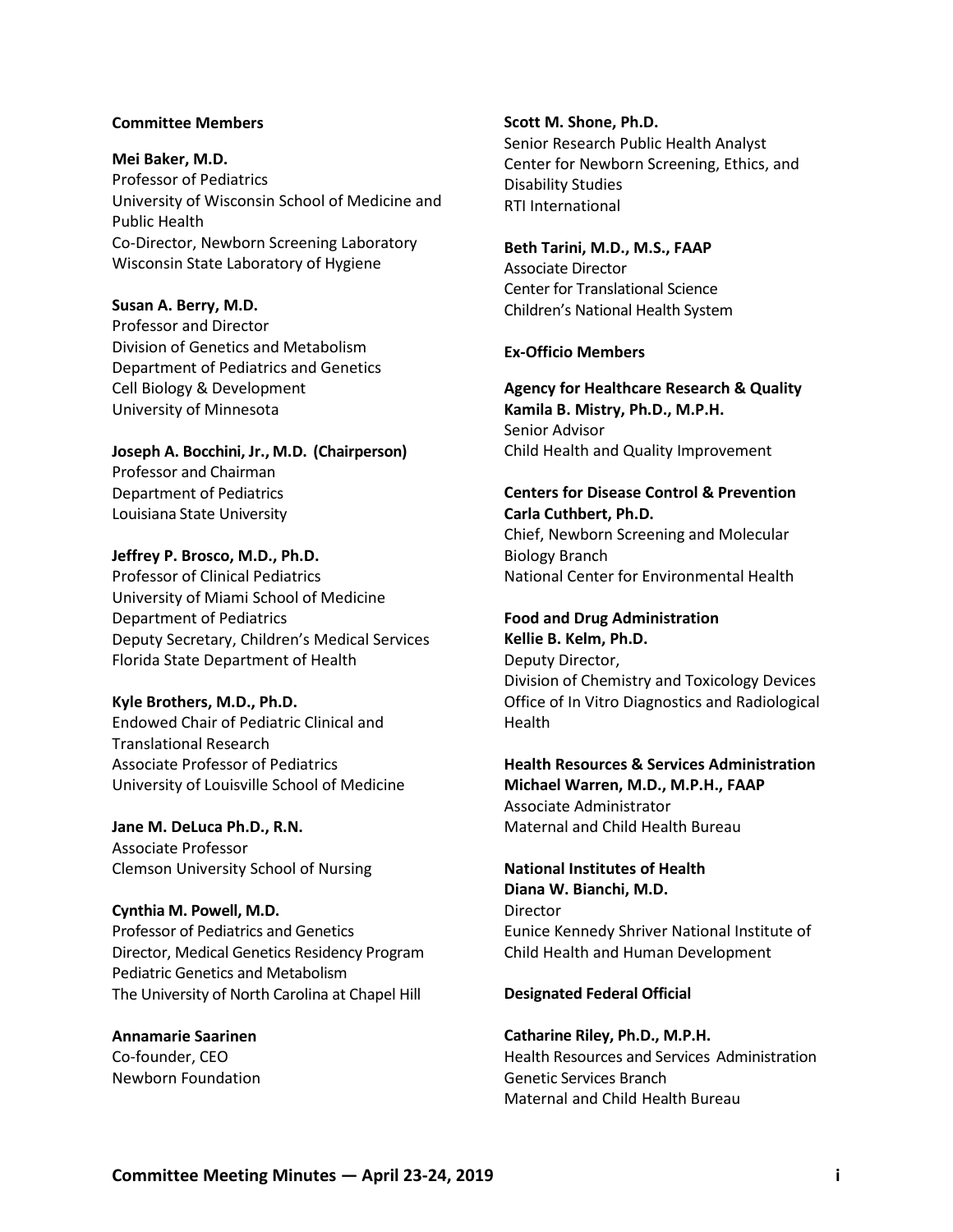#### **Organizational Representatives**

**American Academy of Family Physicians** Robert Ostrander, M.D. Valley View Family Practice

**American Academy of Pediatrics** Debra Freedenberg, M.D., Ph.D. Medical Director, Newborn Screening and **Genetics** Texas Department of State Health Services

### **American College of Medical Genetics & Genomics**

Michael S. Watson, Ph.D., FACMG Executive Director

### **American College of Obstetricians & Gynecologists**

Britton Rink, M.D., M.S. Mount Carmel Health Systems

### **Association of Maternal & Child Health Programs**

Jed Miller, M.D. Director, Office of the Office for Genetics and People with Special Health Care Needs Maryland Department of Health Maternal and Child Health Bureau

#### **Association of Public Health Laboratories**

Susan M. Tanksley, Ph.D. Manager, Laboratory Operations Unit Texas Department of State Health Services

### **Association of State & Territorial Health Officials**

Christopher Kus, M.D., M.P.H. Associate Medical Director Division of Family Health New York State Department of Health

## **Department of Defense**

TBD

**Genetic Alliance** Natasha F. Bonhomme Vice President of Strategic Development

**March of Dimes** Siobhan Dolan, M.D., M.P.H. Professor and Vice Chair for Research Department of Obstetrics & Gynecology and Women's Health

## **National Society of Genetic Counselors**

Cate Walsh Vockley, M.S., CGC Senior Genetic Counselor Division of Medical **Genetics** UPMC Children's Hospital of Pittsburgh

#### **Society for Inherited Metabolic Disorders**

Shawn E. McCandless, M.D. Section Head, Genetics and Metabolism Children's Hospital Colorado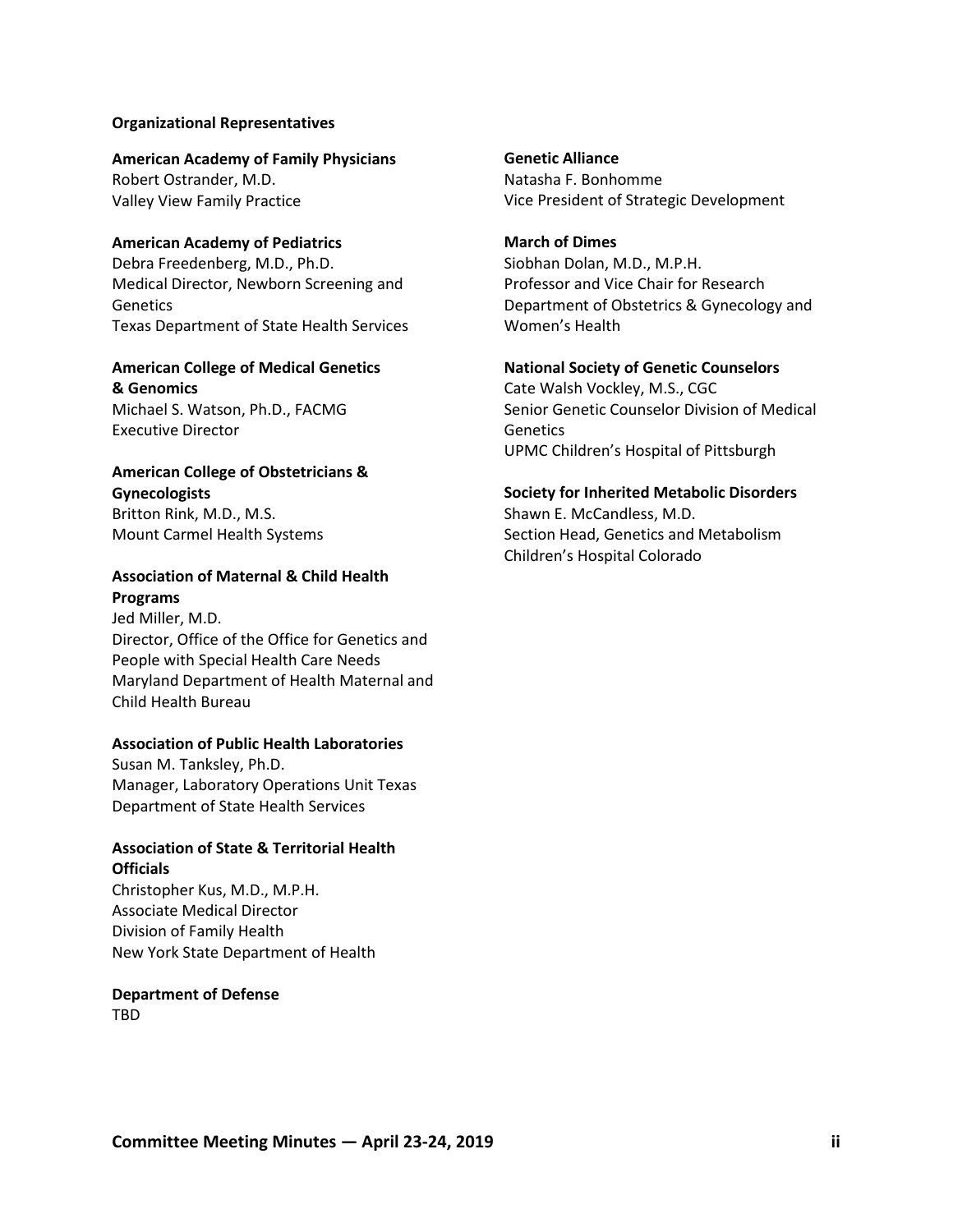# Table of Contents

| I.          |                                                                                             |  |
|-------------|---------------------------------------------------------------------------------------------|--|
| A.          |                                                                                             |  |
| <b>B.</b>   |                                                                                             |  |
| C.          |                                                                                             |  |
| П.          |                                                                                             |  |
|             |                                                                                             |  |
| III.        |                                                                                             |  |
| A.          |                                                                                             |  |
| <b>B.</b>   | Danae Barke, Elizabeth Carter and Margie McGlynn, Homocystinuria Network America7           |  |
| IV.         | RUSP Condition Nomination and Evidence Review Process: Draft Approach and Timeline 7        |  |
| V.          |                                                                                             |  |
|             |                                                                                             |  |
|             |                                                                                             |  |
|             |                                                                                             |  |
| VI.         |                                                                                             |  |
|             |                                                                                             |  |
| $A_{\cdot}$ |                                                                                             |  |
|             |                                                                                             |  |
|             |                                                                                             |  |
|             |                                                                                             |  |
| X.          |                                                                                             |  |
| $A_{\cdot}$ |                                                                                             |  |
| XI.         | Primary Immune Deficiency Treatment Consortium: (PIDTC); Severe Combined                    |  |
| A.          |                                                                                             |  |
|             |                                                                                             |  |
| A.          | Dr. Emmanuele Delot, DSD Translational Research Network (DSDTRN)  19                        |  |
| <b>B.</b>   | Ms. Brittany Hernandez, Director of Advocacy for the Muscular Dystrophy Association (MDA)19 |  |
| C.          |                                                                                             |  |
| D.          |                                                                                             |  |
|             |                                                                                             |  |
|             |                                                                                             |  |
|             |                                                                                             |  |
|             | XVI. RUSP Condition Nomination and Evidence Review Process: Follow-up Discussion 22         |  |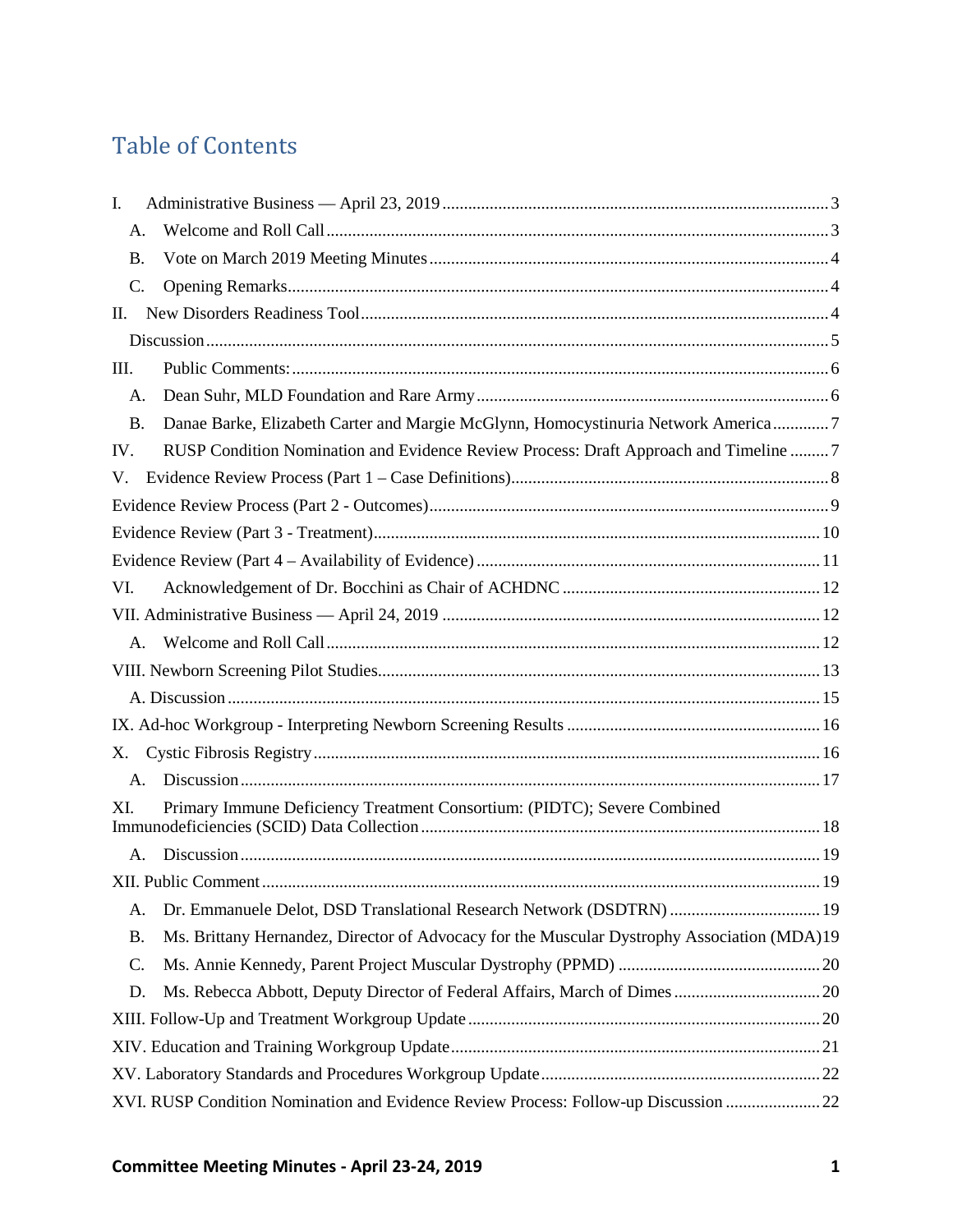| XVII. |  |
|-------|--|
| XIII. |  |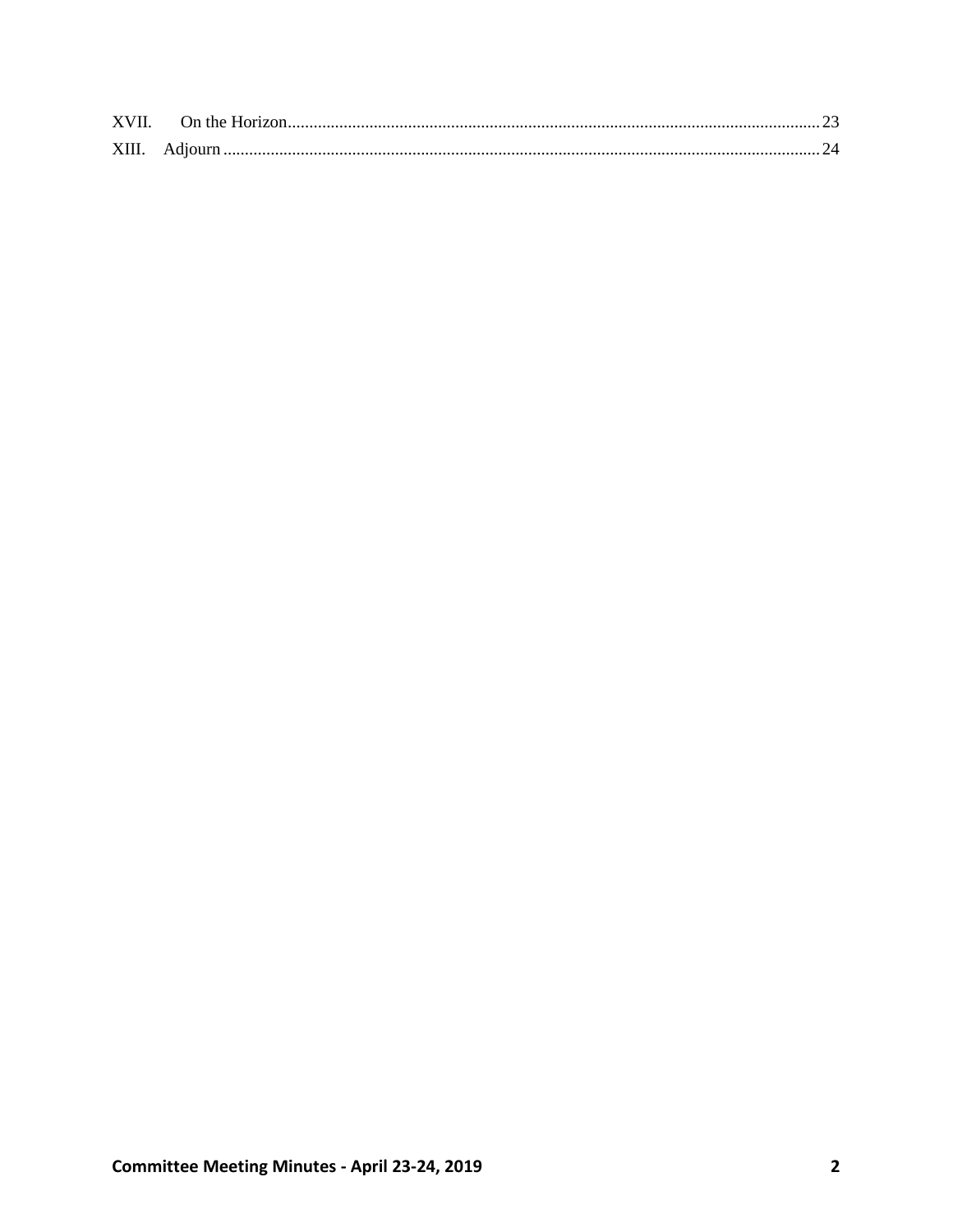# <span id="page-5-0"></span>**I. Administrative Business — April 23, 2019**

### *Joseph A. Bocchini, Jr., M.D.*

Committee Chair Professor and Chairman Department of Pediatrics Louisiana State University

### *Catharine Riley, Ph.D., M.P.H.*

Designated Federal Official Health Resources and Services Administration (HRSA)

### <span id="page-5-1"></span>**A. Welcome and Roll Call**

Dr. Bocchini welcomed participants to the second meeting in 2019 of the Advisory Committee on Heritable Disorders in Newborns and Children.

Dr. Bocchini then conducted the roll call. The Committee members in attendance were:

- Dr. Mei Baker
- Dr. Susan Berry
- Dr. Joseph Bocchini
- Dr. Jeffrey Brosco
- Dr. Kyle Brothers
- Dr. Jane DeLuca
- Dr. Carla Cuthbert (Centers for Disease Control and Prevention)
- Dr. Kellie Kelm (Food and Drug Administration)
- Dr. Kamila Mistry (Agency for Healthcare Research & Quality)
- Dr. Melissa Parisi (National Institutes of Health)
- Dr. Cynthia Powell
- Ms. Annamarie Saarinen
- Ms. Joan Scott (Health Resources & Services Administration)
- Dr. Scott Shone
- Dr. Beth Tarini
- Dr. Catharine Riley (Designated Federal Official)

Organizational representatives in attendance were:

- American Academy of Family Physicians, Dr. Robert Ostrander
- American Academy of Pediatrics, Dr. Debra Freedenberg
- American College of Medical Genetics and Genomics, Dr. Michael Watson
- American College of Obstetricians and Gynecologists, Dr. Britton Rink (webcast)
- Association of Maternal and Child Health Programs, Dr. Jed Miller
- Association of Public Health Laboratories, Dr. Susan Tanksley
- Association of State & Territorial Health Officials, Dr. Chris Kus (webcast)
- Genetic Alliance, Ms. Natasha Bonhomme
- March of Dimes, Dr. Siobhan Dolan (webcast)

### **Committee Meeting Minutes - April 23-24, 2019 3**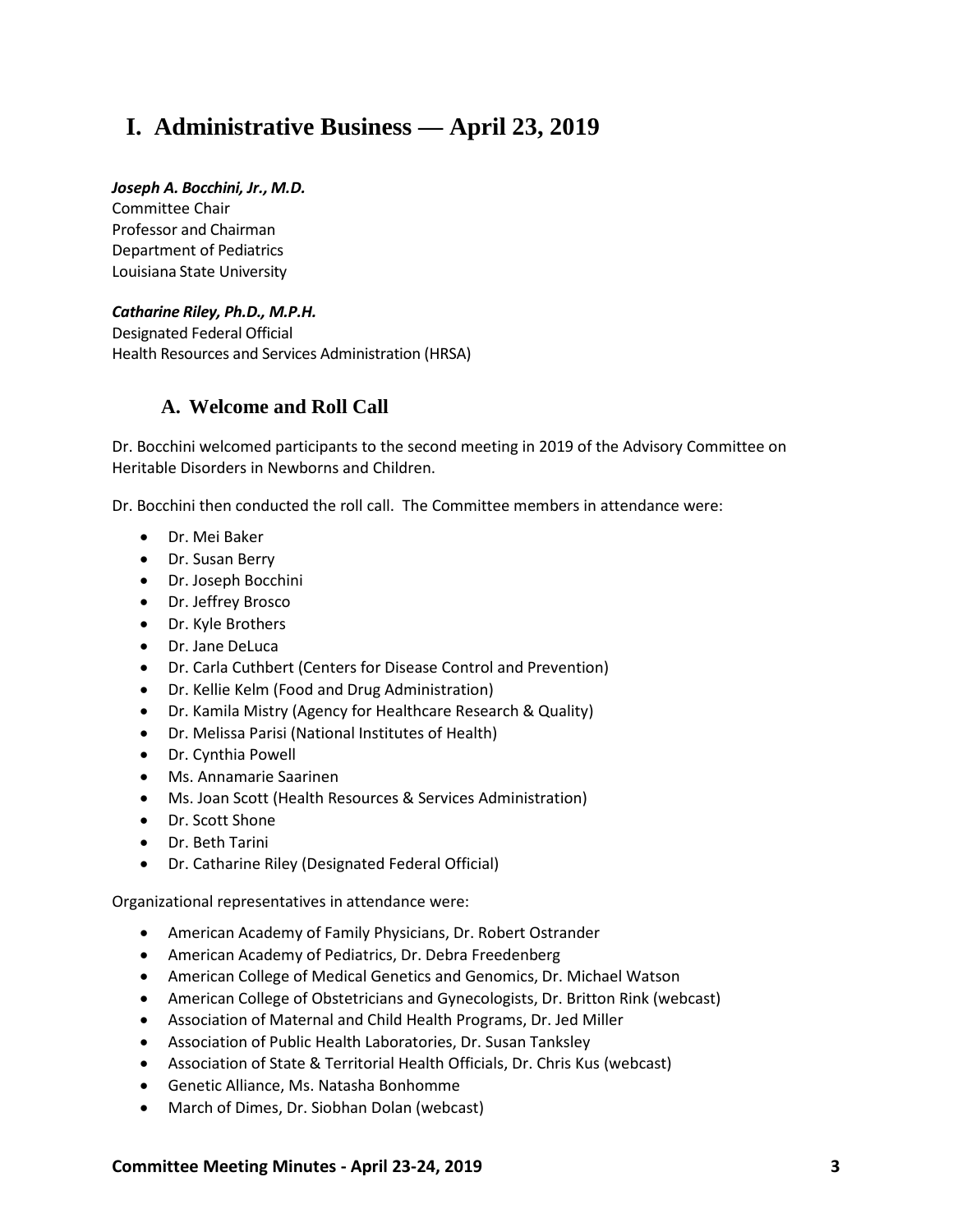- National Society of Genetic Counselors, Ms. Cate Walsh Vockley
- Society for Inherited Metabolic Disorders, Dr. Shawn McCandless

### **B. Vote on March 2019 Meeting Minutes**

<span id="page-6-0"></span>The Committee members received a draft of the minutes of the March meeting to review prior to this meeting. Revisions submitted by Committee members were incorporated into a final draft, which was also distributed to the Committee before the meeting. Dr. Bocchini asked whether any additional edits were needed; hearing that there were none, the Committee voted unanimously to approve the minutes in their current form. Dr. DeLuca and Dr. Brothers abstained.

## **C. Opening Remarks**

<span id="page-6-1"></span>Dr. Bocchini introduced new Committee members: Dr. Jane DeLuca, Ph.D., R.N. and Dr. Kyle Brothers, M.D., Ph.D. They will serve until June 30, 2023.

Dr. Bocchini thanked all the organizations that applied to appoint organizational representatives to the Committee. Two have been selected and will join the Committee during its August meeting.

The Committee received a new condition nomination for the RUSP, congenital cytomegalovirus infection, nominated by a team led by the National Cytomegalovirus Foundation. The submission is undergoing initial review.

The next in-person meeting will be August 1-2, 2019. All the meeting dates have been set up through 2023 and can be found on the Committee's website.

# <span id="page-6-2"></span>**II.New Disorders Readiness Tool**

### *Yvonne Kellar-Guenther, Ph.D.*

Senior Research Scientist Center for Public Health Innovation Clinical Associate Professor Colorado School of Public Health

On September 1, 2016, NewSTEPs received funding from the Health Resources and Services Administration (HRSA) to help support states in implementing three disorders recently added to the RUSP: Pompe, MPS-1 and/or X-ALD. As the Program Evaluator for New STEPs, Dr. Kellar-Guenther developed and administered the Readiness Tool to track newborn screening programs' readiness for screening for new disorders.Using the tool, they examine statewide implementation readiness in four phases: 1) approval or authority to screen; 2) laboratory set up and follow-up logistics (includes lab, follow-up and IT readiness); 3) education for the general public, families and providers; and 4) implementation (e.g. pilot screening, screening for selective populations, or statewide implementation).

By using prospective data, the team sought specifically to learn how long it takes to implement statewide screening for a new disorder from the first activity to statewide implementation. The length of time to achieve readiness was of most interest. The team obtained data from 39 states (39 states provided data on Pompe, 38 on MPS1 and X-ALD, and 7 on SMA).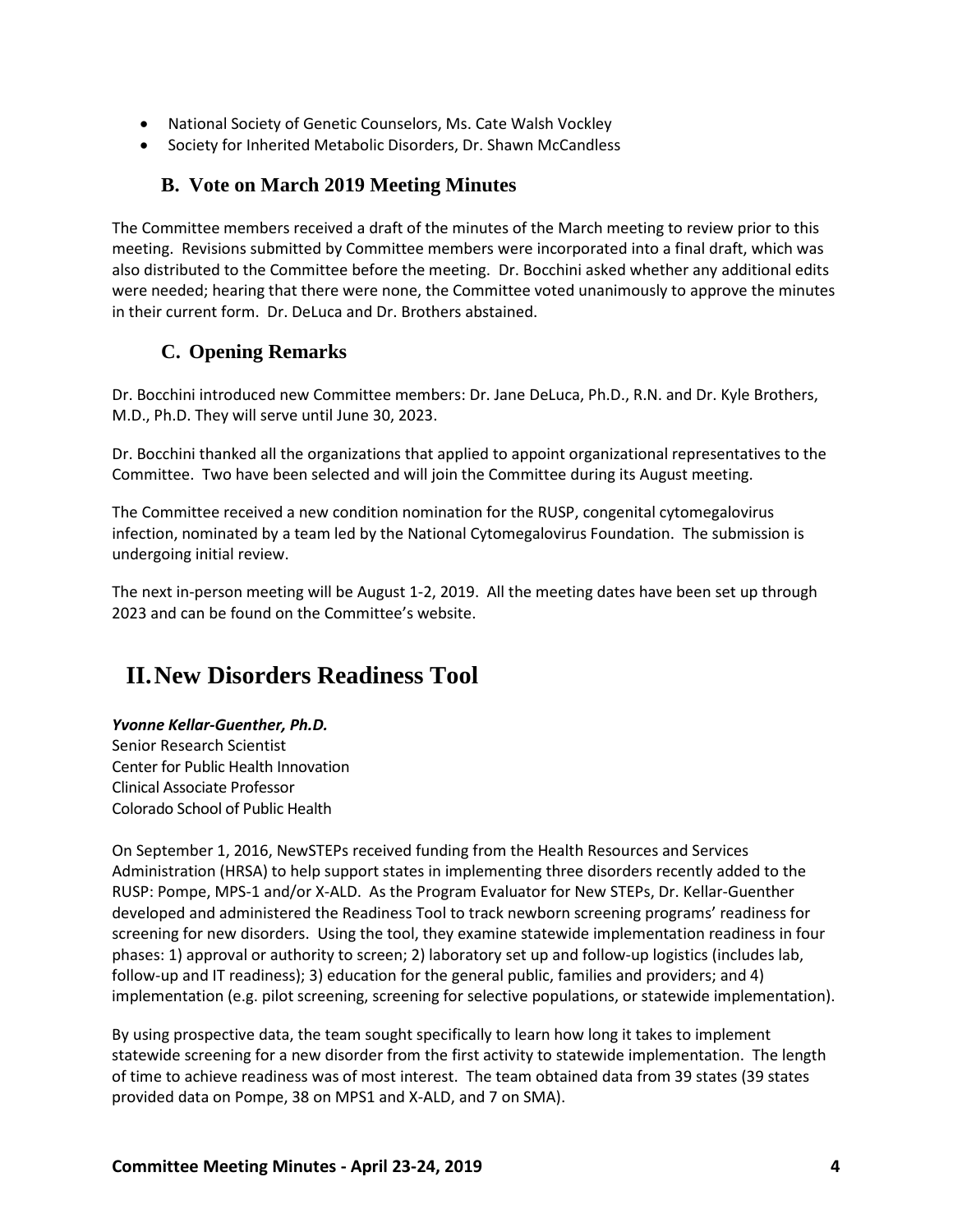Three to four years after a condition was added to the RUSP, 50 to 58 percent of the states that provided readiness data were preparing for implementation, while 10 to 15 percent of states had not started preparations. For the 13 states that implemented screening for Pompe, MPS-1 and X-ALD, it took a median of two years and four months to do so.

The team sought to learn how long each readiness phase took. For the first phase, obtaining authority to screen, 25 of the 39 states had started at least one activity in obtaining authority to screen. Seventeen had received approval for funding. Other states were working toward, or had obtained, authorization to screen. Some states require additional approval for funding to screen. It took a median of 18 months to complete this phase. Mandated approval times by several different states lengthened the time to implementation, but also provided the state newborn screening program time to get ready (laboratory set up, education, and follow-up readiness).

Lab readiness had the longest median time at 21 months. Identifying lab space, obtaining and installing equipment took a median of 12 months. Other steps that were time intensive included: 1) identifying medical specialists or treatment centers; 2) developing and gaining buy-in for short-term follow-up protocols; and 3) staffing. Half of the states that provided data had started at least one IT activity. IT readiness took a median of six to nine months, much of which was focused on developing specifications for the laboratory information management system (LIMS) software. In terms of education for families and the general public, it took states a median of 10 to 14 months for this activity and only 16 of participating states have started at least one activity. This involved identifying and modifying materials and measures to track their impact, including obtaining input from stakeholders.

### <span id="page-7-0"></span>**Discussion**

- A Committee member asked what are some of the elements or lessons learned by states that were able to implement rapidly that could be offered to others to facilitate implementation? The presenter responded that many of the leaders that are farther ahead did not provide data. Insight at this point is based on about a third of states that provided data. An interesting observation was that half of the states that provided data benefitted from an outside mandate to screen.
- A Committee member asked if readiness involves multiple aspects and things do not happen sequentially, how is the timeline defined? The presenter responded that the date on which the first activity is initiated is the start date, which is usually the granting of approval to screen. The last date is the date of implementation. The states that have not yet implemented screening use the last date they received updated data.
- A Committee member asked why didn't the team use the date a condition was added to the RUSP as the start date? The presenter's response was that the median time to implementation differed for each of the three conditions. Programs were asked how long it would take them to implement after getting approval in their state to screen. Time to implementation data, with a start time tied to when the condition was added to the RUSP, could be produced.
- A Committee member asked if they looked at opportunity costs? Are there any opportunity costs or things that did not get done in order to make it possible to bring on a new condition? Do you have any data on that? The presenter responded that the biggest reported cost was loss of staff or negative effect on staff morale. It is difficult for staff to train on how to screen for a new condition because they are so busy working on other components.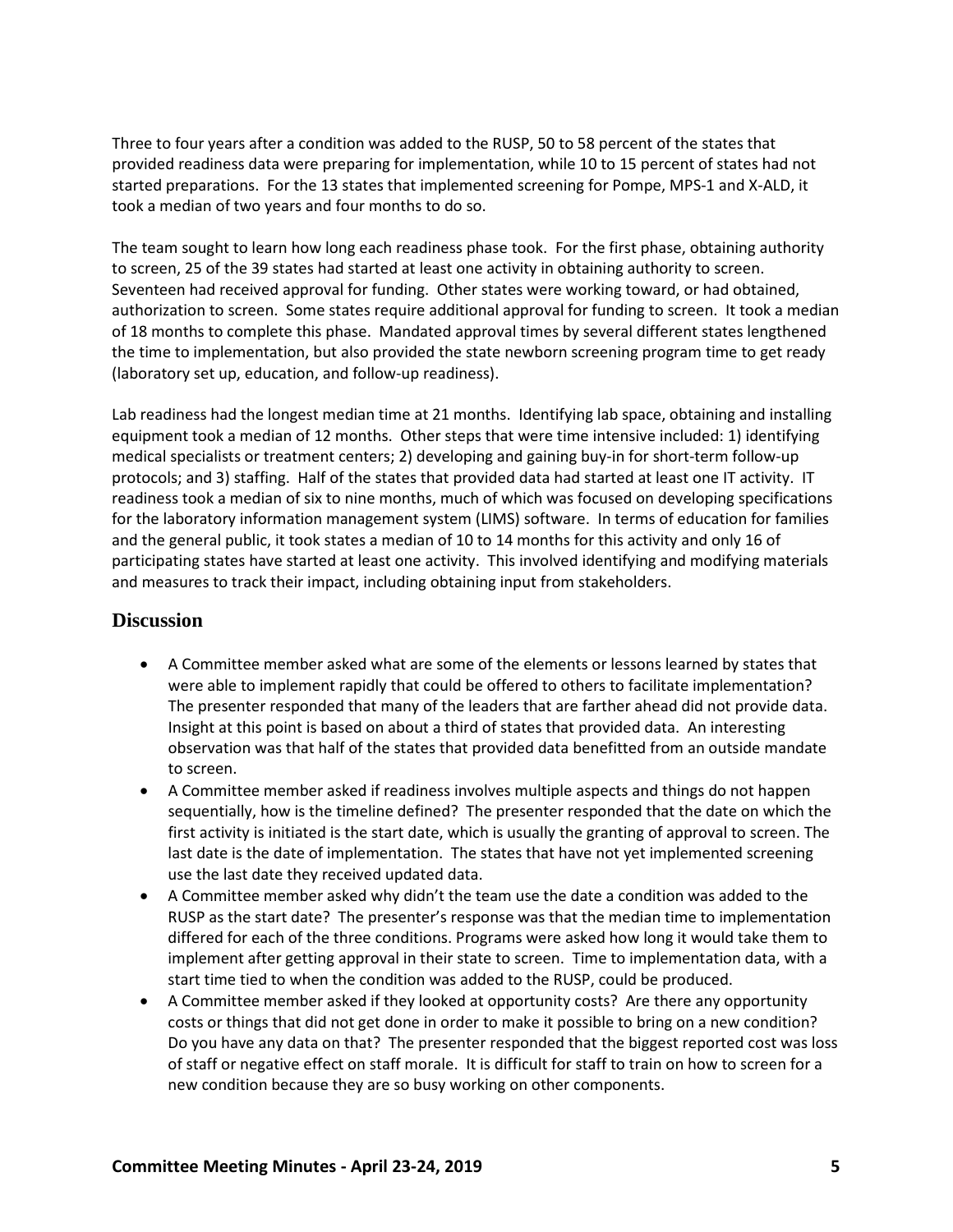- A Committee member asked if there had been an assessment of the role of champion within states that help push things forward? Also, what can we control and how much does the process change? Dr. Guenther responded that people who start earlier show optimal median time rates, so it is something to consider. In terms of what can be done, connection to other states is important and should not be minimized. There are education resources available for states to take and use, but not everyone is using them. There are also things missing with regard to education, such as a way to measure the impact. Obtaining authority to screen is where you have the least room. There can be some support for that, but it is the lab readiness, the development of follow up and the IT and education components where there is the most room to help the process along.
- A Committee member pointed out that even with a law in place and a mandate, implementation may still take a long time. What could the Committee and other champions suggest to improve the process? The presenter indicated that programs that start earlier show the best median time rates to implementation but pointed out that if a follow-up system is not up and running when implementation starts, labs are less prepared to respond adequately to a positive screen and the risk of false positive results may rise as well. Time is needed to develop and encourage wide-spread use of educational materials as well.
- A Committee member asked what the committee could do to share this information and streamline the process for others? Dr. Guenther hopes that states that have provided data will continue to do so as they continue to implement screening but acknowledged the danger of data submission fatigue. She would also like to publish these data.
- Comment this leads to our discussion this afternoon. The Committee does not include all of the variables in our decisions about the RUSP. States may want to know about cost effectiveness or public health opportunity costs.
- Comment these data would also be helpful for people outside this room who are making decisions about whether to add conditions to newborn screening panels.
- Comment a state legislator will add things to their state panels that the next state over has not added to its panel, creating an equity problem for families based on where they live. On the other hand, some states have to seek legislative approval for a condition that has been vetted thoroughly through the RUSP process, and that can take years.
- Comment the amount of complexity of equipment needed can hamper implementation of screening for some conditions. Some states contract a laboratory service to another state that has more capabilities and that must be factored in as well.

# <span id="page-8-0"></span>**III. Public Comments:**

## **A. Dean Suhr, MLD Foundation and Rare Army**

<span id="page-8-1"></span>Mr. Suhr reported on the most recent meeting of the RUSP Roundtable, held April 22, 2019. The group discussed the following: reauthorization of the Newborn Screening Saves Lives Act; pilot studies; longterm follow-up; and improving clinical care. The group will meet again in November and will update the Committee thereafter.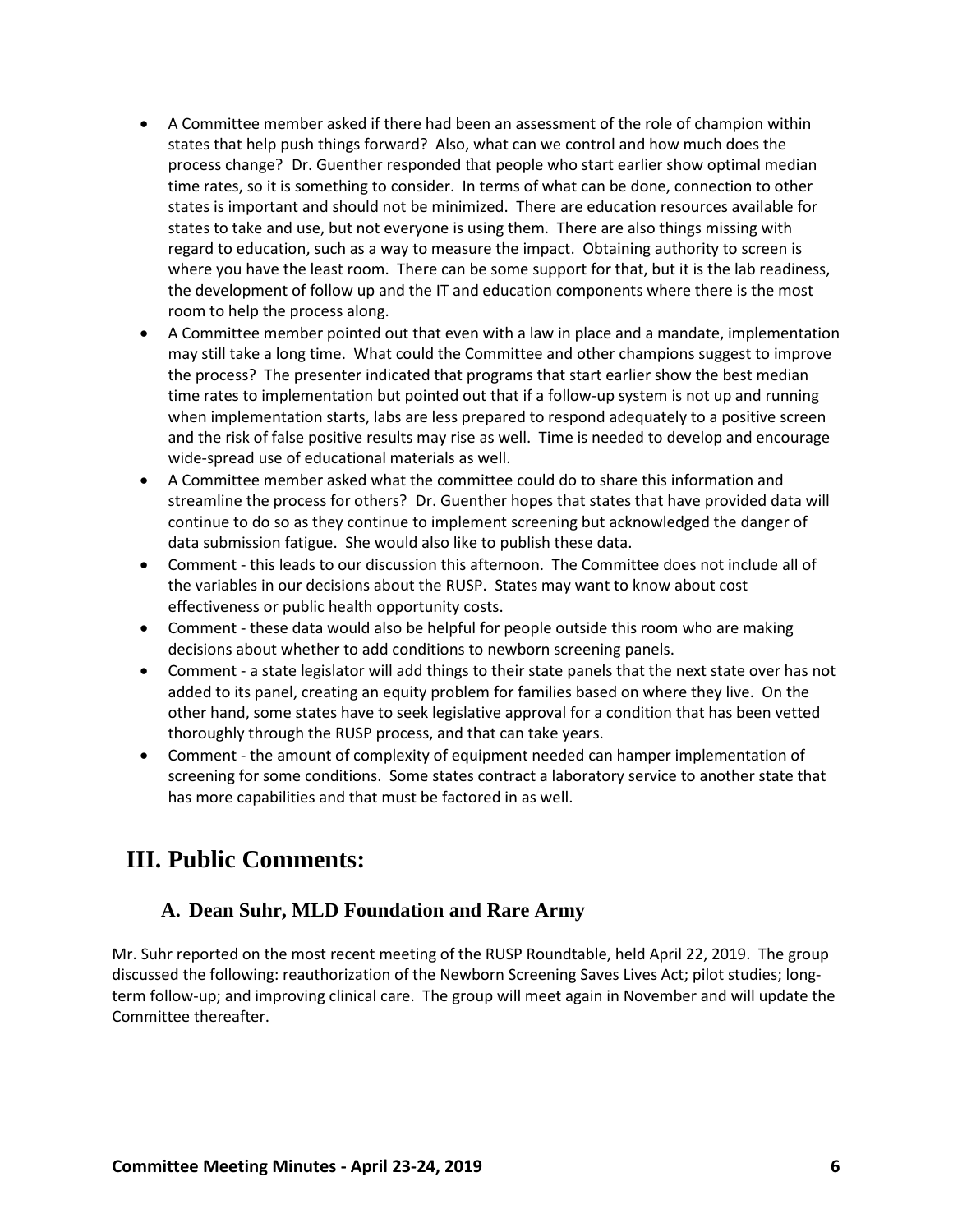### <span id="page-9-0"></span>**B. Danae Barke, Elizabeth Carter and Margie McGlynn, Homocystinuria Network America**

Homocystinuria Network America is a patient advocacy and patient/family support group co-founded in 2016 by Ms. Barke, who is also its executive director. Newborn screening for homocystinuria (HCU) is conducted nationwide but at least 50 percent of patients with classic homocystinuria are missed. Methionine is used as the biomarker instead of homocysteine. Studies have shown that cut-off levels are set too high to avoid false positives or the infants do not have high enough levels at day one or two to be detected by this biomarker. She asked for the Committee's support in helping to improve screening so that all patients could be identified early and receive life-saving treatment.

Ms. Carter recalled when her two-year-old asymptomatic son, who screened negative at birth for HCU, began having seizures. He was diagnosed with HCU 11 days after entering the ICU. Ms. Carter hopes that medical advancements will be developed to ensure that he can live as normal a life as possible.

Ms. McGlynn highlighted a publication from the *European Network and Registry for Homocystinuria* that recommends a second-tier test involving a lower methionine cut-off level and use of a second-tier test to assess both homocysteine and methylmalonic acidemia. The same dried blood spot could be used to detect CBS-deficient homocystinuria, methylation disorders and cobalamin defects. The Centers for Disease Control and Prevention has been working on methods to detect both homocysteine and methylmalonic academia (MMA) and is supporting the adoption of second-tier screening methods through both hands-on training as well as technology transfer.

Dr. Bocchini thanked everyone for his or her testimony and for bringing these findings to the Committee's attention. The Committee will look into them right away.

# <span id="page-9-1"></span>**IV. RUSP Condition Nomination and Evidence Review Process: Draft Approach and Timeline**

*Joseph A. Bocchini, Jr., M.D.*  Committee Chair Professor and Chairman Department of Pediatrics Louisiana State University

Dr. Bocchini reminded participants that the Committee embarked on a review of the current processes for nominating a condition, conducting evidence-based reviews, and decision-making. The discussion will start regarding the systematic evidence-based review process. In August, the Committee will continue to examine the evidence-based review process and discuss the potential for incorporating values and possibly modifying the approach to cost assessment, population-level modeling, and public health system assessments. In November, the Committee will discuss the decision matrix and possible review of the conditions that are on the RUSP. At the February 2020 meeting, the Committee will review the nomination form to determine whether it needs to be revised.

In the discussion to follow, Dr. Bocchini asked the Committee to think about how the methods for conducting the evidence review process or the type of data included could be modified to better inform the Committee's deliberations and decision-making. He also asked those present to discuss what case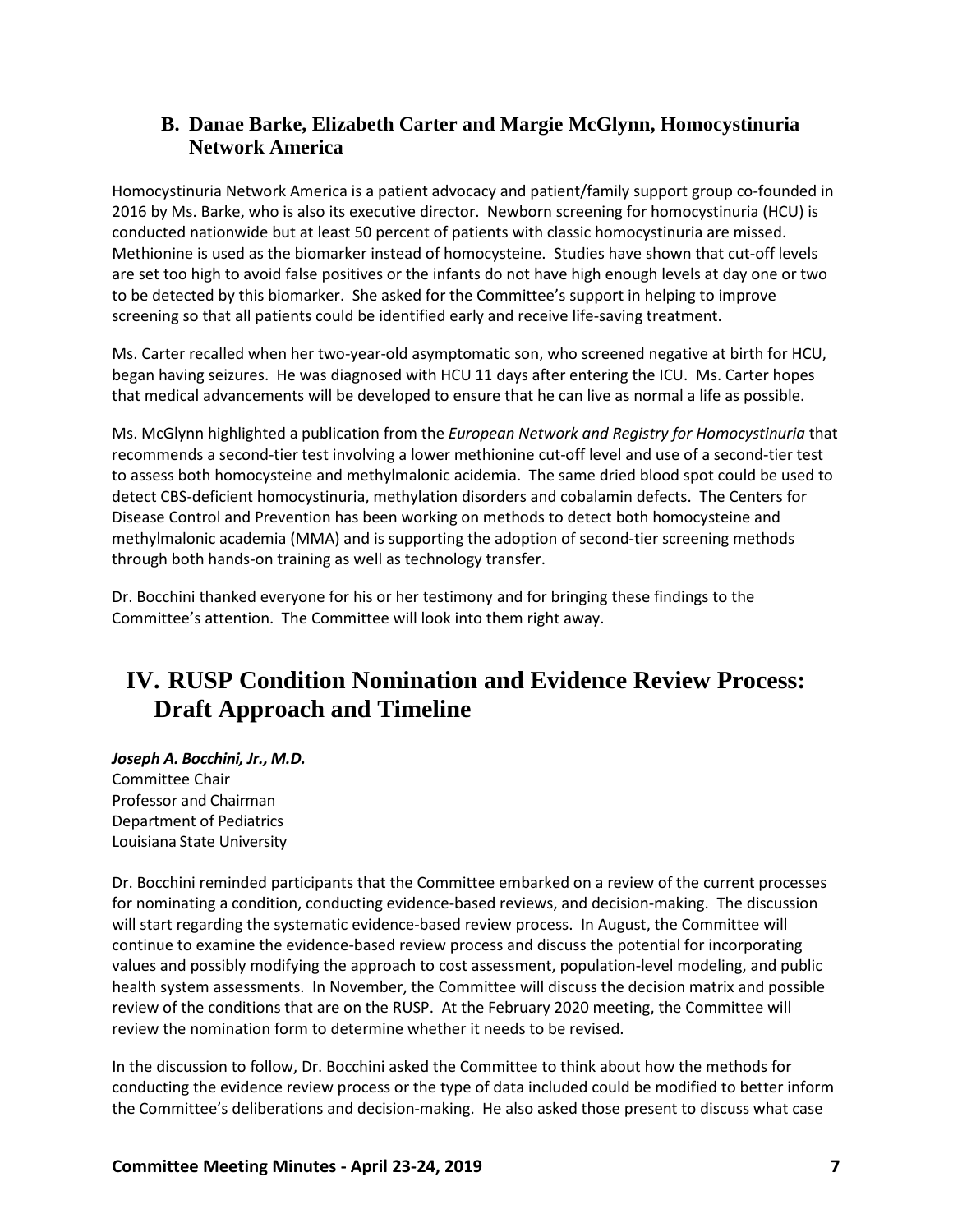definition should include, how outcome measures could be identified and graded, what types of treatment should be considered in the evaluation, and what is the best way to use gray literature. He also asked workgroups to discuss these topics at their afternoon meetings.

# <span id="page-10-0"></span>**V.Evidence Review Process (Part 1 – Case Definitions)**

### *Alex R. Kemper, M.D., M.P.H., M.S.*

Lead, Evidence-based Reviews Division Chief, Ambulatory Pediatrics Nationwide Children's Hospital

### *Cynthia M. Powell, M.D., M.S., FACMG, FAAP*

Professor of Pediatrics and Genetics Director, Medical Genetics Residency Program Pediatric Genetics and Metabolism

Dr. Kemper stated that today's objective is to think about ways to strengthen the evidence review process, while keeping in mind the evidence review process must be completed within nine months. The presentation focused on case definitions and explained that a challenge during previous reviews was determining how to define a condition. It is important to understand what is being screened for, so the incremental benefits or harms of identification through screening can be clear. He noted the Committee's case definition for a condition recommendation for the RUSP directly affect what state newborn screening programs look for to meet reporting requirements. Dr. Kemper proposed standardizing the terminology used to identify the primary target—the specific condition that is being targeted—and secondary targets, which are those that it would be useful to identify and consider through evidence evaluation. There are also incidental findings, which are not targeted, but are conditions that could be identified in the process of screening.

Dr. Powell moderated the discussion.

- A Committee member said there is much confusion about secondary targets; she understood them to be indications that appeared unexpectedly and for which there was limited evidence. An example would be discovering children with Down syndrome and T-cell immunodeficiency in the course of screening for SCID. She expressed concern about the possible tendency to mistake secondary targets as primary targets, when they could be "ride alongs."
- Another Committee member said he believed the focus should be entirely on primary targets, which should be set at the federal level, so that the states can comply with the federal mandate.
- A Committee member said that "secondary target" means something you were actually looking for, not those that are "incidental" or "unintended" findings.
- A Committee member said that a clean break between primary and secondary needs to be delineated.
- An organizational representative reminded those present that, outside the genetics world, screening tests are not diagnostic—diagnoses require a confirmatory workup. Part of the evidence review should be determining if there is a potential condition that could be confirmed through a workup, which would result in a case definition.
- An organizational representative pointed out that a number of what are being referred to as secondary targets or conditions, could be fatal to newborns and, if detected, require life-saving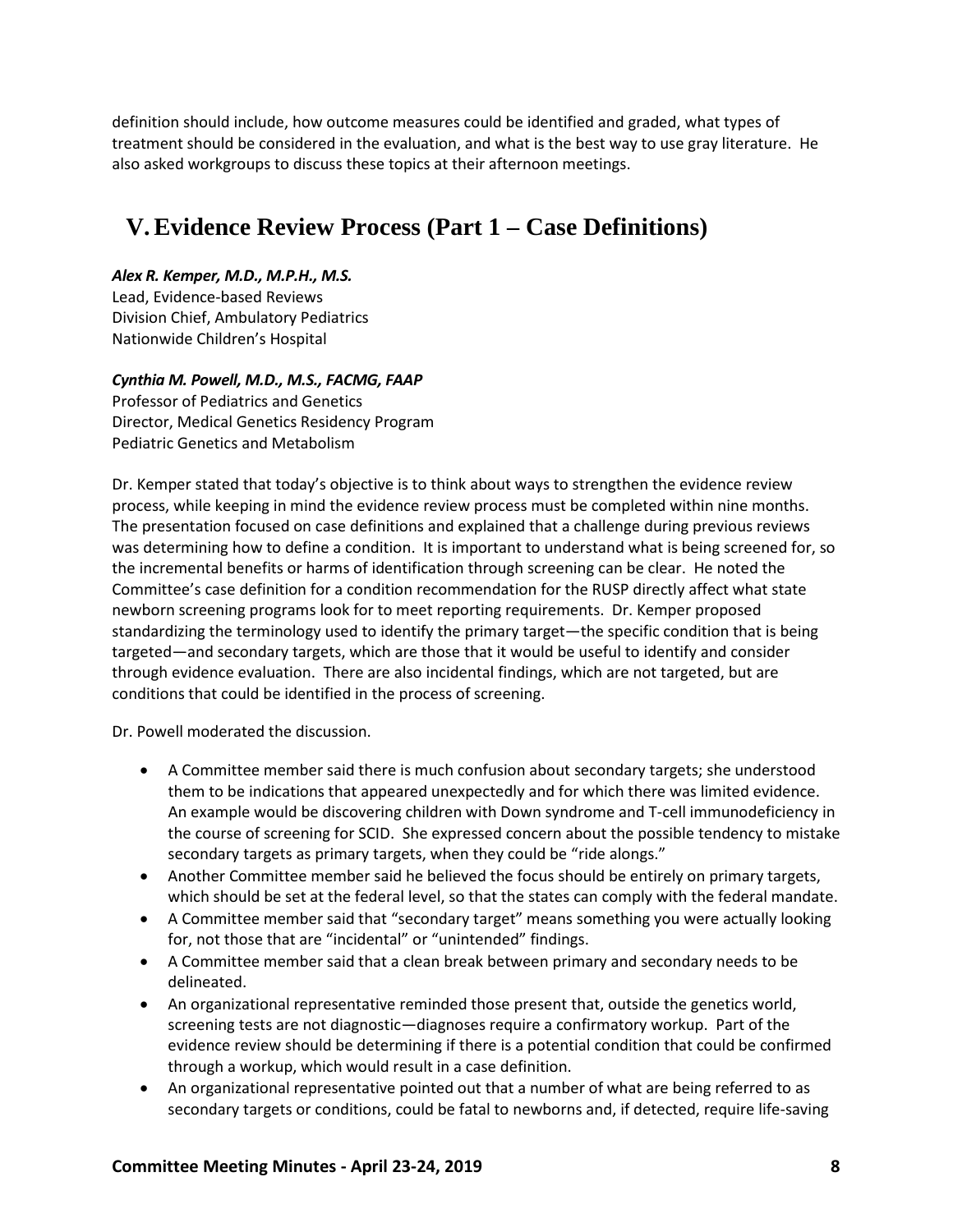treatment. At least one state expanded its focus to include secondary targets, which allows children who have these conditions to receive treatment. She also noted that the natural history of some conditions has changed and they are not as clear as they used to be.

- Another organizational representative said that this debate illustrates how much education is needed for the public in discussions because the terminology is confusing even to professionals in the field.
- An organizational representative said that the decision on whether to conduct evidence review on a condition should be predicated on whether there is a test that can identify it in a presymptomatic phase and whether there is a treatment that can be initiated presymptomatically that alters the outcome. It is also important to stress that what's being discussed here is a condition, not a marker. First you identify the condition as being suitable for newborn screening; then you look at the marker you're using. This gives you the opportunity to define secondary markers to enhance the specificity of the newborn screening test and reduce the false positive rate.
- A Committee member said that it may be important, not only to do case definitions but also for states to indicate what they are screening for along with the methods used, which can change.
- An organizational representative pointed out that since some of the tests are mandatory they can have an impact on families. There are issues of mortality, quality of life and morbidity, which a health care provider may view differently than a family member. For example, who determines quality of life and is it in terms of the patient or the family? The state will probably have to give input to that, since they are providing funding.

Dr. Kemper concluded by indicating this discussion is important in regard to the nomination package, in particular with regard to case definitions and whether they reflect primary or secondary targets. The evidence review team can continue to focus on identifying both primary and secondary targets as they have been, while also continuing to catalogue incidental findings as they are described in research studies, but without focusing on the effects of those incidental findings.

# <span id="page-11-0"></span>**Evidence Review Process (Part 2 - Outcomes)**

Dr. Kemper indicated the Committee's goal has traditionally been to pre-specify what the expected outcomes of interest are to ensure that they are identified and catalogued while remaining open to new outcomes. Examples of benefits, particularly for the most recently added conditions, are improvements in mortality, some components of morbidity, length of life, ventilator-free survival, neurologic and motor function. Harms related to screening include pain and other adverse effects from screening or diagnostic testing, earlier exposure to treatment, adverse effects and the psychosocial harms of uncertain outcomes. He noted that it can be difficult to detect a link between intermediate outcomes, such as lipid screenings and MRIs and patient-centered outcomes, such as how a patient physically feels. He asked how the intermediate outcomes, which can affect quality of life, and are often poorly understood and under-reported, should be pre-specified. He noted the need to avoid the diagnostic odyssey.

He asked whether the Committee should have a list of outcomes that it always looks for, as other evidence systems do. This would consist of lists of outcomes that are most or least significant in decision making. Alternatively, the Committee could continue to convene experts to examine the nomination package and determine at that point what types of outcomes should be targeted.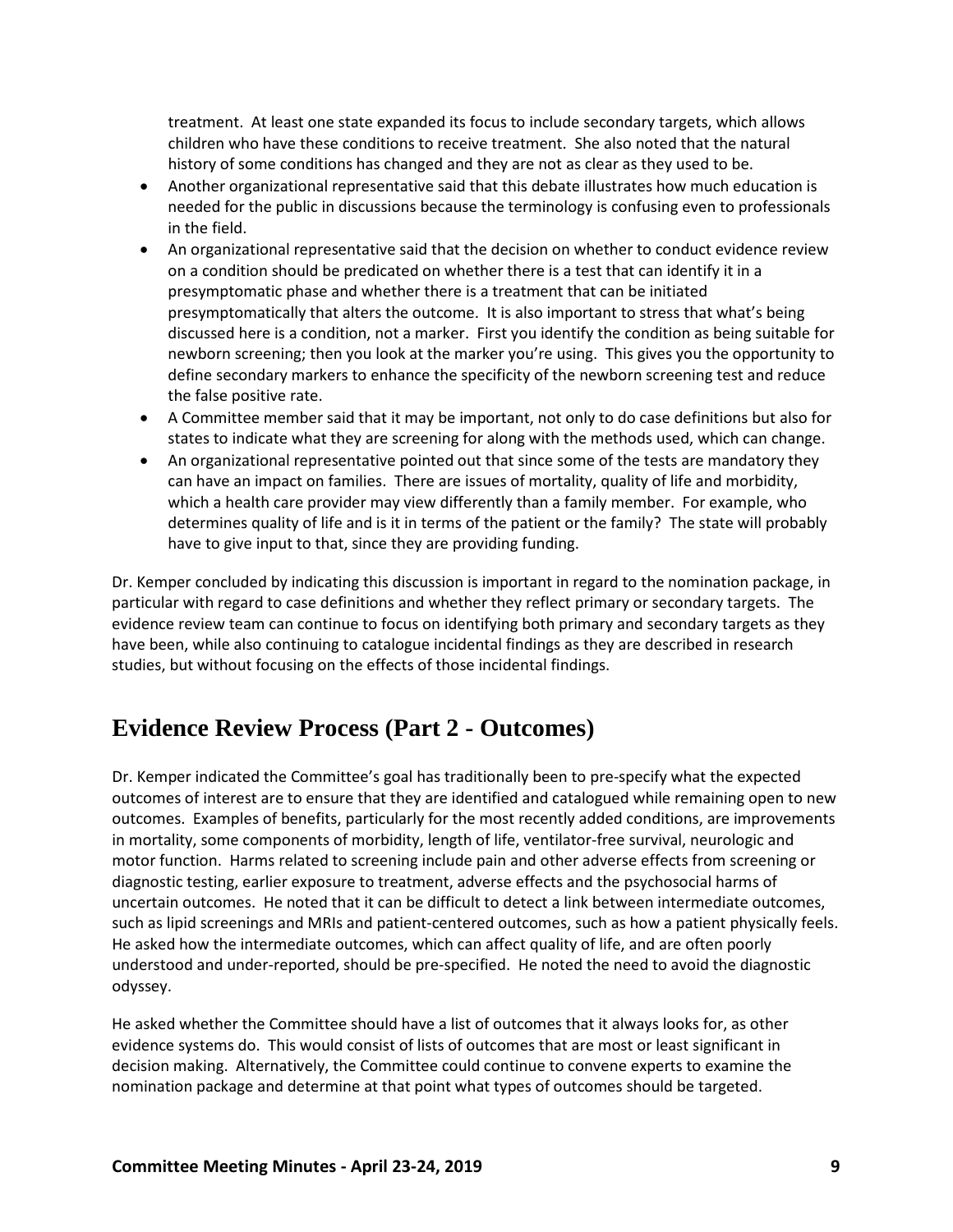Dr. Powell moderated the discussion.

- A Committee member said that a mandatory test has a specific legal standard, which needs to be taken into account when discussing the rationale for why the Committee decides to recommend a screen. Clinicians and families could view outcomes of interest and quality of life measures differently. This is an important consideration when you're removing parental rights in testing the child. Dr. Kemper noted that quality of life can vary between the affected child and his/her family.
- Another Committee member said that one solution is to determine what outcomes are most important, followed by a second and third tier of outcomes. It would also be useful for groups that are submitting a condition for RUSP consideration to have surveyed affected families to find out what their high-priority outcomes are and the Committee would then determine where those fall in its tiered system. Another Committee member said that the first tier could consist of morbidity and mortality—which are universally recognized—while the second tier could consist of complications or concerns that are specific to a condition and whose frequency can be measured; followed in the hierarchy by quality of life, as reported by the parent.
- An organizational representative said that it is important to remember that the treatment administered to prevent mortality or intellectual disability can cause significant deterioration in quality of life. Also, given the mandatory nature of newborn screening programs, it might be best to keep the decision making simple by setting the primary goal of a screening program to permit intervention pre-symptomatically when it will prevent death, intellectual disability or permanent physical disability. Dr. Kemper said that this approach would argue for having a prespecified list of outcomes that investigators, advocacy groups and funders could examine when setting up outcomes for newborn screening studies they are initiating.
- An organizational representative said that approval of a screening should not be based on family and quality of life measures but it could be worthwhile for the Committee to, between now and 2020, convene parent partners to discuss benefits and harms related to reducing the diagnostic odyssey, a concern that is very important to families. He has heard that getting the family connected to a medical home, with people who understand parent's expertise but also what they are going through, can offer effective support. The Committee would be doing these parents a disservice if it failed to learn what benefits they think are most important and take them into account.
- A Committee member noted that the National Academy of Medicine and the Vital Signs project, among others, are researching quality of life issues and some are disease-specific (asthma, for example).

Based on this discussion, Dr. Kemper concluded that, from an evidence review standpoint, the Committee will continue looking at the full range of benefits and harms as it has in the past but there is the potential to develop a list of tiered outcomes. However, it is also important, when talking about differences in morbidity or mortality, to what those differences are being compared. He also asked, whether there is a minimum amount of time to wait before learning what the outcomes will be.

## <span id="page-12-0"></span>**Evidence Review (Part 3 - Treatment)**

Typically, the Committee has focused on recently FDA-approved therapies (e.g. nusinersen) but he wondered whether therapies under development, and supportive therapies for patients or their families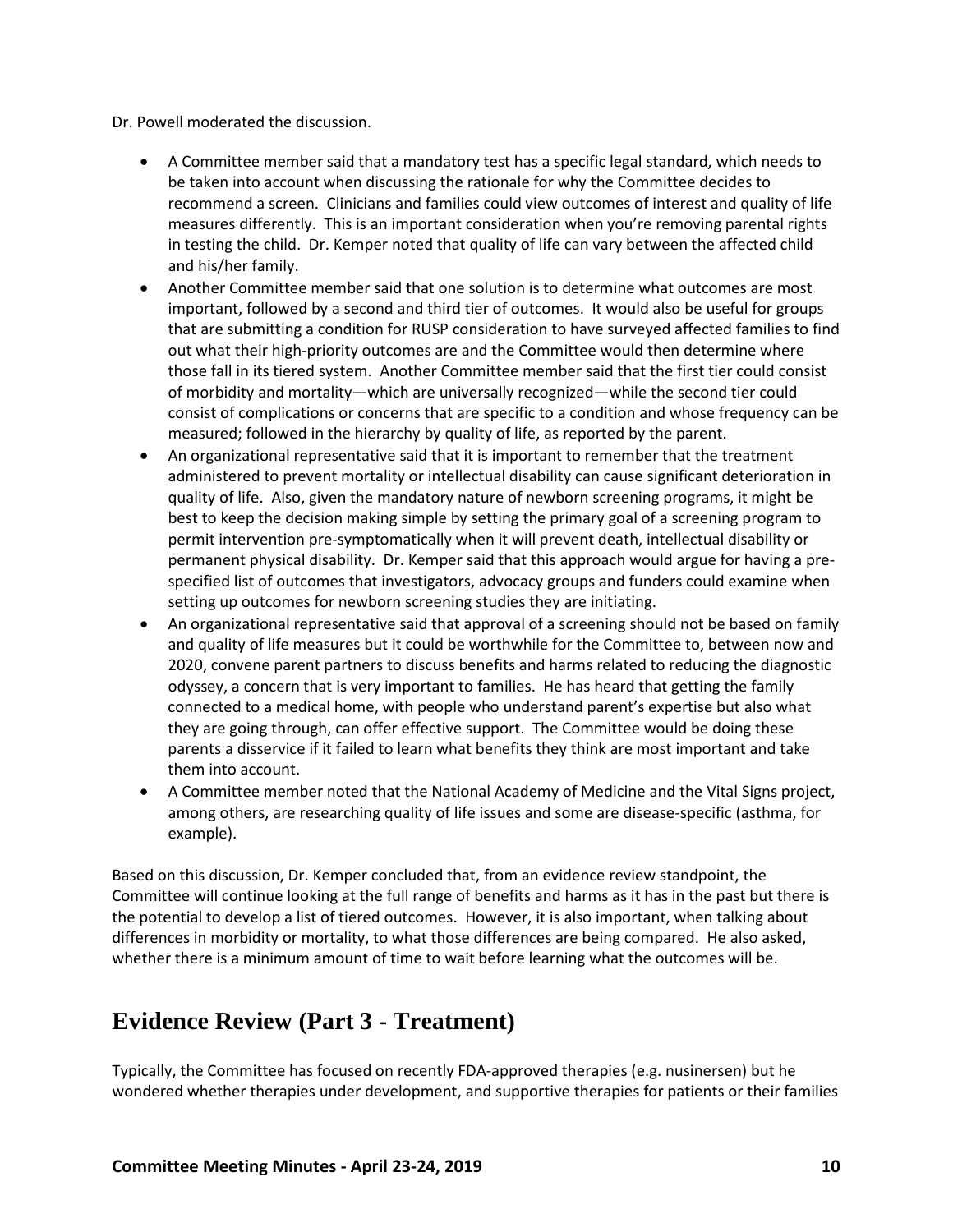should be considered as well. Or should the availability of therapies be considered? If yes, when in the review process should these things be considered?

He also asked about the use of gray literature and unpublished data from local or national databases or by reaching out to others who have been conducting studies.

Dr. Powell moderated the discussion.

- Several members cautioned about using the unpublished data before it is proven effective and FDA-approved.
- A Committee member noted that clinical trials do not always have positive results—which is why they are done in the first place—and cautioned it would not be wise to make decisions about newborn screening based on therapies without confirmation of their efficacy, although that does not necessarily limit them to those that are FDA-approved.
- A Committee member said the group has to consider whether approved therapies are available to all from a cost, geographical or genetic standpoint. She asked whether some therapies might be available only to those with a specific mutation.
- An organizational representative pointed out that many therapies cannot be assessed for longterm efficacy because, typically, only short-term data are available. The Committee has to rely on some short-term data, as there isn't much long-term data yet available. It is possible that treatment is turning a condition from a severe form to one that is more chronic.

# <span id="page-13-0"></span>**Evidence Review (Part 4 – Availability of Evidence)**

Dr. Kemper turned the discussion to the evidence review team's process for assessing peer-reviewed published evidence with regard to applicability to newborn screening and the overall strength of the evidence presented, including an examination of their structure and the consistency of results. The evidence review group could implement *Grading of Recommendations, Assessment, Development and Evaluation* (GRADE), a standardized process for literature quality evaluation, or something similar. However, GRADE does not have a process for assessing the types of small case series that the evidence review team often uses. As a result, it may be necessary to assess quality in a quantitative rather than assigning them quality ratings.

The evidence review team has also examined gray literature, focusing on screening accuracy and the process used for diagnostic confirmation as well as literature covering therapies that are still being developed. Sources include information submitted to the FDA, conference and abstract proceedings, discussions with authors and sponsors and examination of data registries. Dr. Kemper believes that information collected directly from newborn screening programs has the lowest risk of bias due to its algorithmic approach. He envisions mirroring the process that developed for GRADE to develop a standard way of collecting relevant information from the field.

Dr. Powell moderated the discussion.

• A Committee member pointed out that much of the literature and drug trial information only releases positive results, which makes it difficult to gauge its quality. Dr. Bocchini said that studies submitted to the FDA for vaccine licensure but have not yet been published are sometimes made available to the Advisory Committee on Immunization Practices on request; he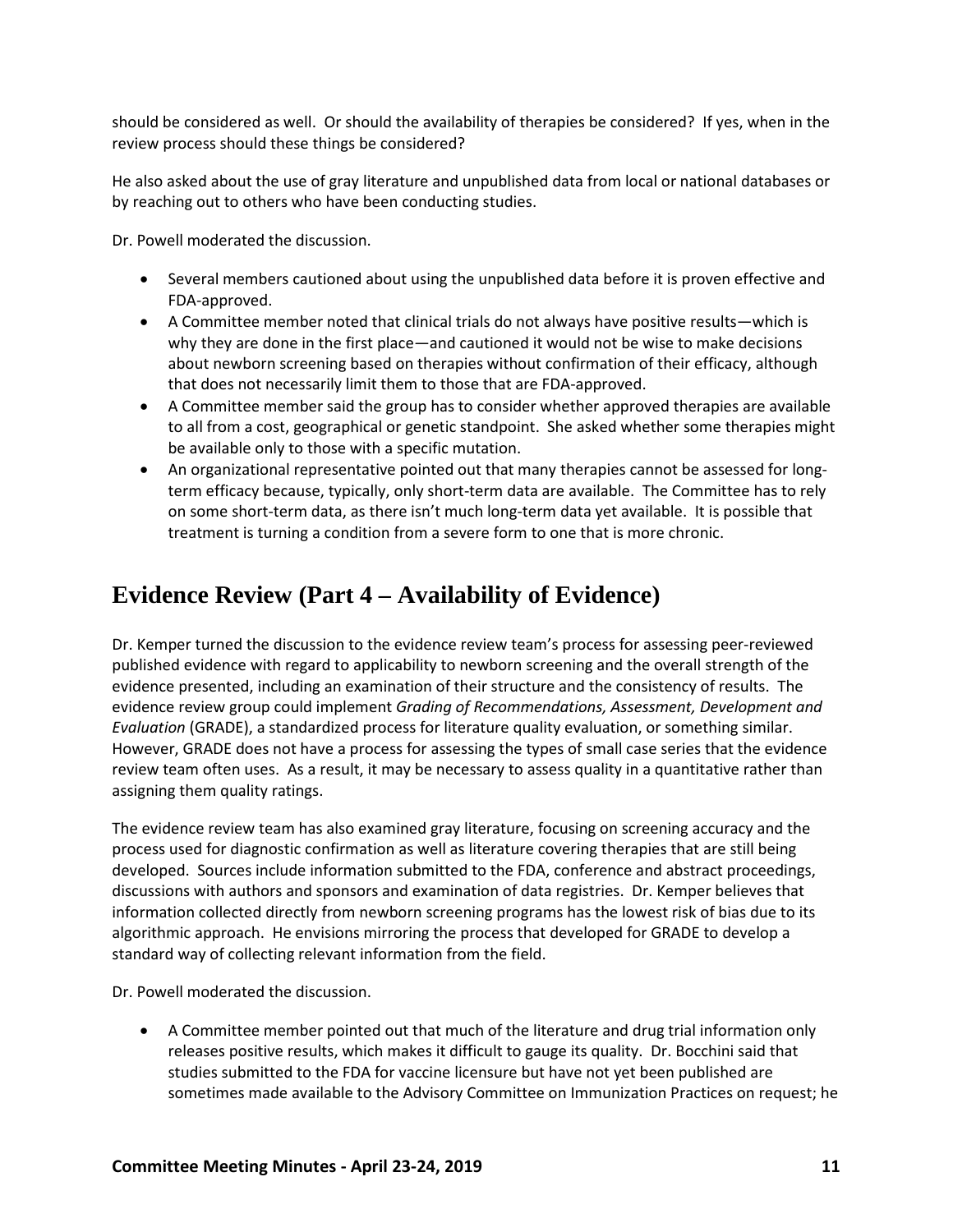wondered if that courtesy could extend to drug trial data that would be of interest to the Committee.

- A Committee member expressed concern that it may be difficult to assess the quality or quantity of information that is provided in gray literature, especially in connection with ongoing trials, not all of which is submitted to peer review.
- An organizational representative said that it would be unwise to use data on a novel therapy until the FDA has approved it in case the agency ultimately decides to withhold approval. Dr. Bocchini confirmed that the data that might be requested from the FDA would be for a drug that has been approved—therefore, the compound is licensed—but the data have not yet been published.

# <span id="page-14-0"></span>**VI. Acknowledgement of Dr. Bocchini as Chair of ACHDNC**

Members of the Committee and organizational representatives past and present expressed their appreciation of Dr. Bocchini's leadership of the Committee as its chairperson, since 2011. Many other people from outside agencies and health care and advocacy organizations that have worked with the Committee during his tenure saluted him, as did members of families with relatives who have newborn conditions and benefited from his kindness. The Committee DFO Catharine Riley was the first among many to thank him for his many years of service as the Committee's chair. HRSA Staff member Alaina Harris, who has worked with Dr. Bocchini since he took the helm, explained the Mardi Gras beads distributed to attendees is in honor of Dr. Bocchini being a native of New Orleans. Ms. Joan Scott, director of HRSA's Division of Services for Children with Special Health Care Needs stood in for Dr. Michael Warren, associate administrator for HRSA's Maternal and Child Health Bureau. She praised Dr. Bocchini for leading "the Committee through many important but difficult discussions, not only about conditions that are added to the RUSP but how newborn screening could be improved throughout the nation to benefit all children and for doing so with compassion, wisdom and kindness."

HRSA presented Dr. Bocchini with a plaque that reads: "The Advisory Committee on Heritable Disorders in Newborn Children, as the Chair from 2011 to 2019, you have made a difference in the lives of newborns and their families with your wisdom, compassion and generous spirit. Thank you for your many years of service and leadership to help the nation's infants and children."

Dr. Bocchini thanked everyone for their kind words and singled out Dr. Howell and Michelle Puryear for establishing the way the committee would operate. He said that one of his most important priorities has been to develop collaborations and build on relationships and work together to accomplish what the Committee wanted to be over time. He added, "When something happens and it's good and then you get something extra, that's lagniappe. And so, these eight years have been lagniappe."

# <span id="page-14-2"></span><span id="page-14-1"></span>**VII. Administrative Business — April 24, 2019**

## **A. Welcome and Roll Call**

*Joseph A. Bocchini, Jr., M.D.*  Committee Chair Professor and Chairman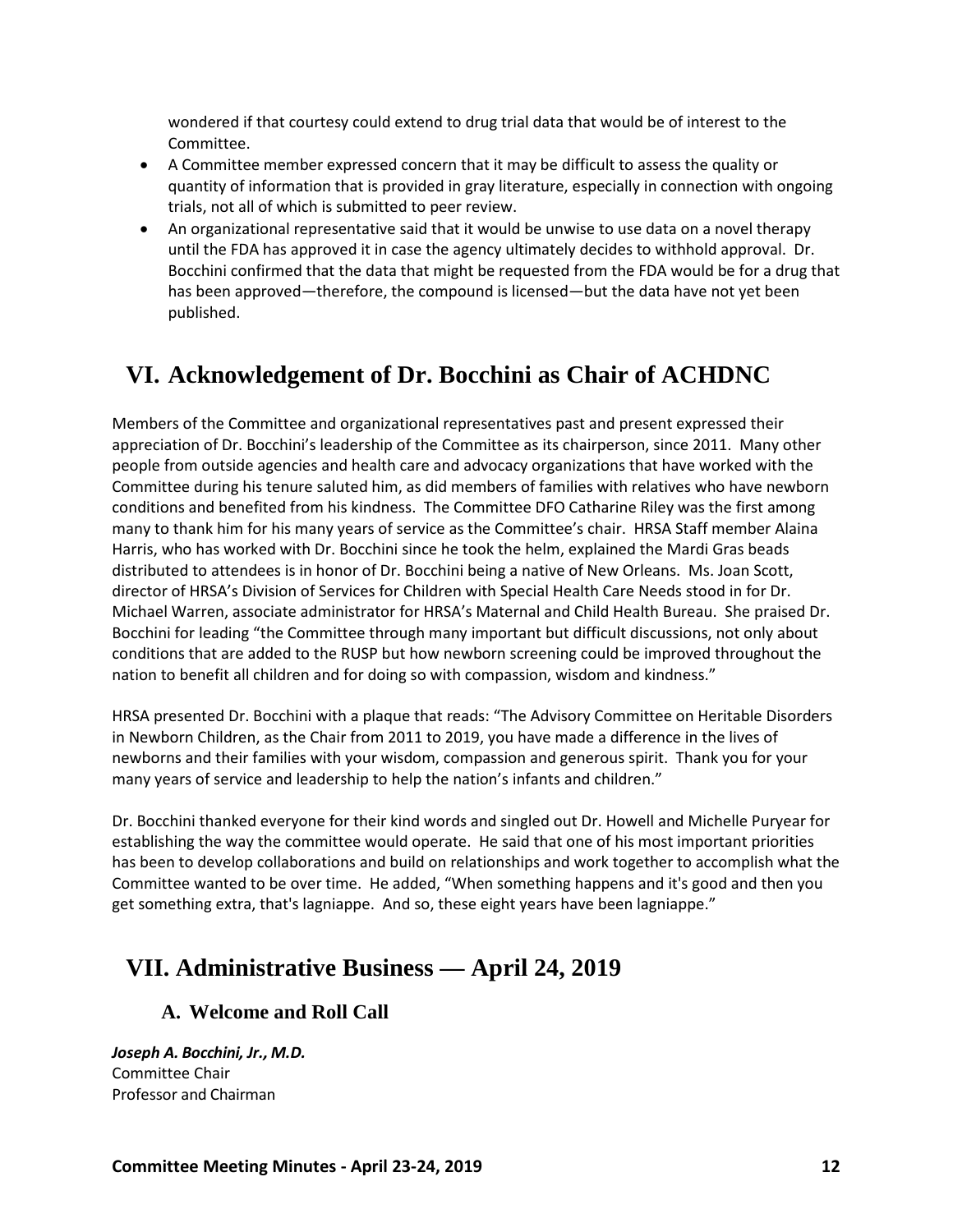Department of Pediatrics Louisiana State University

#### *Catharine Riley, Ph.D., M.P.H.*

Designated Federal Official Health Resources and Services Administration (HRSA)

Dr. Bocchini welcomed participants to day two of the second 2019 meeting of the Advisory Committee on Heritable Disorders in Newborns and Children.

Dr. Bocchini then conducted the roll call. The Committee members in attendance were:

- Dr. Mei Baker
- Dr. Susan Berry
- Dr. Joseph Bocchini
- Dr. Kyle Brothers
- Dr. Jane DeLuca
- Dr. Carla Cuthbert (Centers for Disease Control and Prevention)
- Dr. Kellie Kelm (Food and Drug Administration)
- Dr. Kamila Mistry (Agency for Healthcare Research & Quality)
- Dr. Melissa Parisi (National Institutes of Health)
- Dr. Cynthia Powell
- Ms. Annamarie Saarinen
- Ms. Joan Scott (Health Resources & Services Administration)
- Dr. Scott Shone
- Dr. Beth Tarini
- Dr. Catharine Riley (Designated Federal Official)

Organizational representatives in attendance were:

- American Academy of Family Physicians, Dr. Robert Ostrander
- American Academy of Pediatrics, Dr. Debra Freedenberg (morning only)
- American College of Medical Genetics, Dr. Michael Watson
- American College of Obstetricians and Gynecologists, Dr. Britton Rink (webcast) (morning only)
- Association of Maternal and Child Health Programs, Dr. Jed Miller
- Association of Public Health Laboratories, Dr. Susan Tanksley
- Association of State & Territorial Health Officials, Dr. Chris Kus (webcast)
- Genetic Alliance, Ms. Natasha Bonhomme
- National Society of Genetic Counselors, Ms. Cate Walsh Vockley
- Society of Inherited Metabolic Disorders, Shawn McCandless

## <span id="page-15-0"></span>**VIII. Newborn Screening Pilot Studies**

#### *Michael S. Watson, Ph.D., FACMG*

Executive Director American College of Medical Genetics and Genomics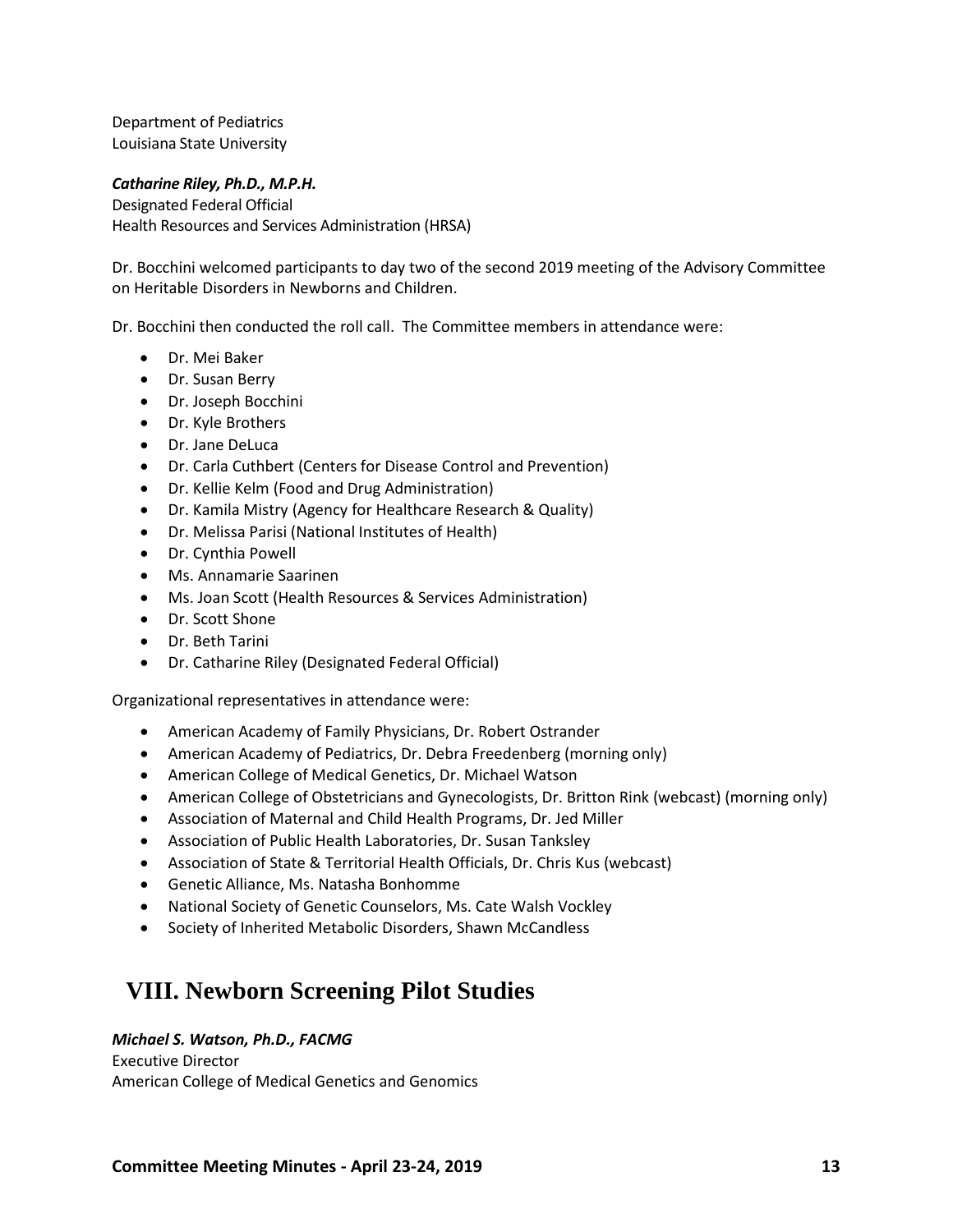Dr. Bocchini explained that the Committee adopted the Newborn Screening Pilot Study Workgroup's 2016 recommendations regarding the minimum pilot study data required to move a nominated condition into the evidence review process. Dr. Watson and a team of experts have been conducting a comprehensive review of the necessary components of newborn screening pilots and presented some of the team's results.

The team's work is being done largely from a Newborn Screening Translational Research Network (NBSTRN) perspective. The workgroup is examining new technologies, conditions, treatments and management approaches to obtain unbiased information.

Dr. Watson, and Drs. Sue Berry, Piero Rinaldo, Amy Brower, and Bob Currier serve on the NBSTRN Steering and Pilot Study workgroup and have drafted a manuscript covering much of this discussion, which is working its way through the NBSTRN Steering Group; the steering group and will be published as a "white paper" The workgroup is trying to determine valid measures of progress and whether the results of the pilot are likely to be reflected in the real world. They have identified many challenges that need to be addressed to collect the right types and amounts of pilot study data and ensure that they are relevant to newborn screening.

One of the challenges is to know how large a pilot needs to be to be able to measure its success. When the pilot for SCID began, 25 genes were associated with the condition. That number has risen to 50. Although the incidence of SCID is now estimated to be about 1 in 45,000 to 50,000, the pilot study had screened close to 800,000 babies when the first true positive case was identified. The size of pilots is going up to ensure that enough patients get a particular treatment to measure the outcome and thus justify the decision to add a condition for newborn screening.

There is a strong need to understand statistics around rare diseases at the population level and how to meet the capacity needs, but the system is strained. The R&D pipeline—research ranges from new conditions to new types of testing, to new treatments—is full. The world is moving toward an era of molecularly targeted drugs, for example, which will be targeted at specific subgroups of patients. Meanwhile, newborn screening and medical genetics workforces are overwhelmed, funding for new research is limited, and the targets of newborn screening are changing.

The workgroup is finding that many conditions that were on the uniform screening panel in 2005 are more common than had been previously thought. The variability in duration of treatment and disease onset will require longer-term data collection than a pilot study can provide. There also needs to be more curation of genetic variations to weed out the large number of variants of uncertain significance that are being identified. The Clinical Genetics Genomics Resource Initiative (ClinGen) is addressing this need. False positive results need more attention as well. Collaborative Laboratory Integrated Reports (CLIR) tools and second-tier biochemical tests perform well in this area.

Other challenges Dr. Watson mentioned are the difficulty in:

- Calling on the clinical world to increase capacity in newborn screening laboratories, especially in dealing with off-target cases—because electronic health record systems focus heavily on the business side of medicine and are too variable to permit centralized data sharing;
- Encouraging data sharing, which is being done through registries started and supported by people who are clinically affected but attracts far less participation from asymptomatic people.
- Introducing new drugs expeditiously, although the FDA's provisional approval process has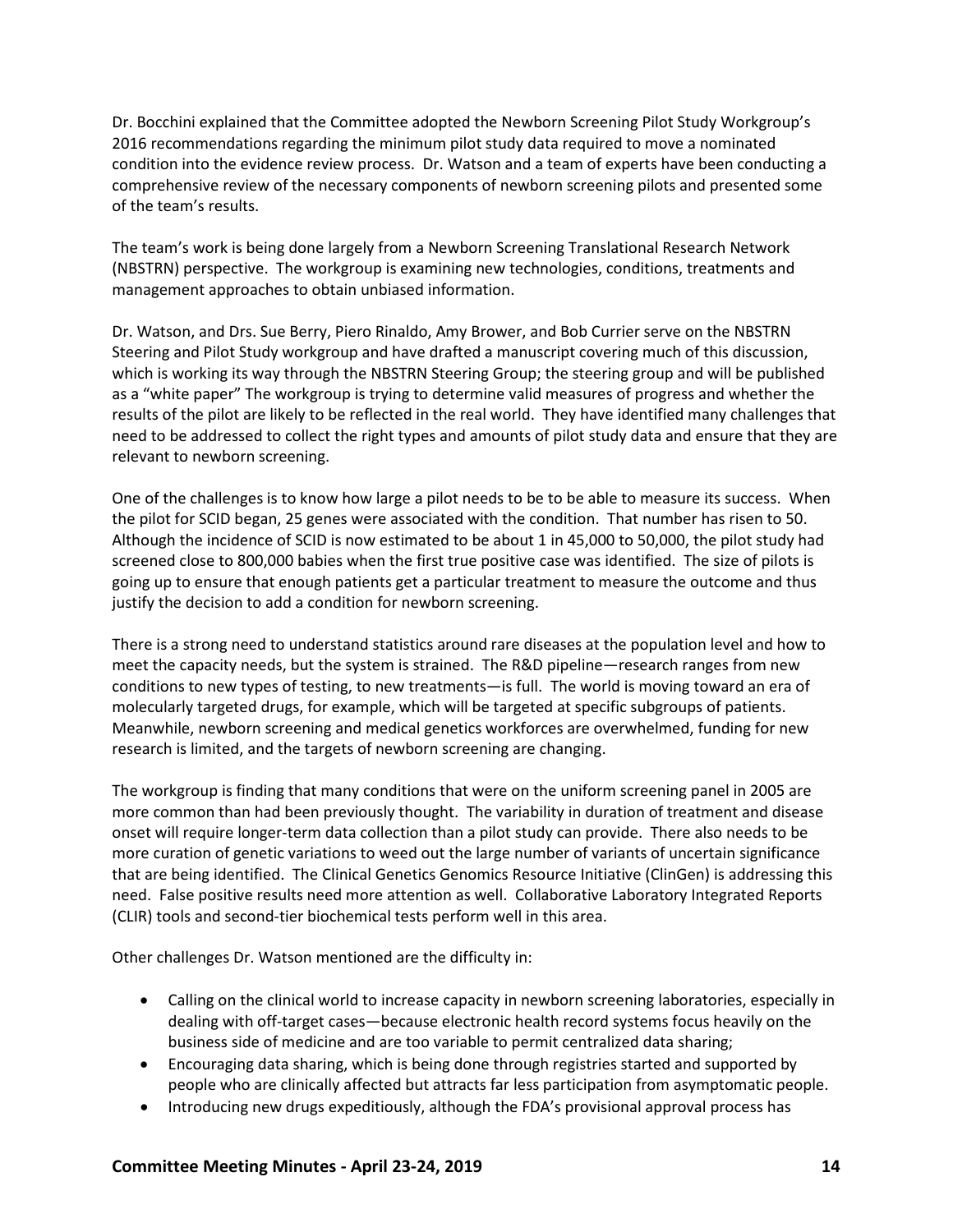helped to address this issue in certain cases and;

• Reimbursement for testing: how do you incentivize people to make their data available? Coverage with evidence development is one possible avenue.

### <span id="page-17-0"></span>**A. Discussion**

- A Committee member noted that the FDA has given approval for the use of ClinGen determinations of clinical significance of molecular variants, paving the way for their use by newborn screening programs when molecular testing is part of their screening algorithms and asked Dr. Watson, who is a co-principal investigator in the ClinGen project, to describe some of its work. Dr. Watson explained that ClinGen is clinically curating the magnitude of gene relationships to disease and determining the pathogenicity of variants within the genes that are parts of disease sets. The difficulties come with phenotype-driven types of screens because many genes that were assumed to be closely associated with some types of diseases are not. ClinGen is studying and curating gene-phenotype associations, and genetic variants that are not closely associated with diseases are being eliminated. He also noted that the FDA is going to recognize the ClinGen-curated parts of the ClinVar database that NIH maintains as clinically validating whether a variant is benign, uncertain or pathogenic in the context of FDA pre-market submissions. This work could encourage pharmaceutical or device companies to develop test kits for rare diseases that it can sell to labs to reap a return on investment for doing such research. Labs have been developing their own tests to fill the current void. A Committee member noted, however, that Congress only allows companies to recoup the money used for R&D, not to make a profit. In any case, some states are doing small retrospective studies along these lines. Dr. Watson noted that Congress is considering legislation to bring labs that are acting as manufacturers under regulatory oversight.
- Dr. Watson explained that virtual pilots can use data from pilots that have already been conducted which helps them to make decisions about what to include, on an ongoing basis, in their screening programs. The data will be reanalyzed because it may not have been used originally to identify a particular condition, and because the data may be coming from subjects who may have been identified clinically, not through newborn screening initially, they would not have necessarily been diagnosed already with a rare disease. A Committee member offered as an example, the Mayo Clinic's decision to inform Minnesota's newborn screening program when it found screened newborns with low methionine, though this was not a routinely reported range for metabolite results, which led the newborn screening program to identify children with Cobalamin C deficiency and other low methionine-associated forms of homocystinuria.
- A Committee member asked how to ensure that this type of data—and data collection—is captured so that, through evidence review, the condition that is found is an appropriate screening target. System-based prospective pilot studies are needed to ensure that the entire newborn screening system is working together to identify a child with a condition. That approach is not reflected in the example just described. Dr. Watson said that the approach would probably involve collecting and using data in connection with a screen and ensuring that the screen is conducted at the pilot study stage and in a post-market surveillance environment to ensure that the test is performing as expected. Dr. Bocchini said that the same parameters might be applied to examination of conditions that are already on the RUSP.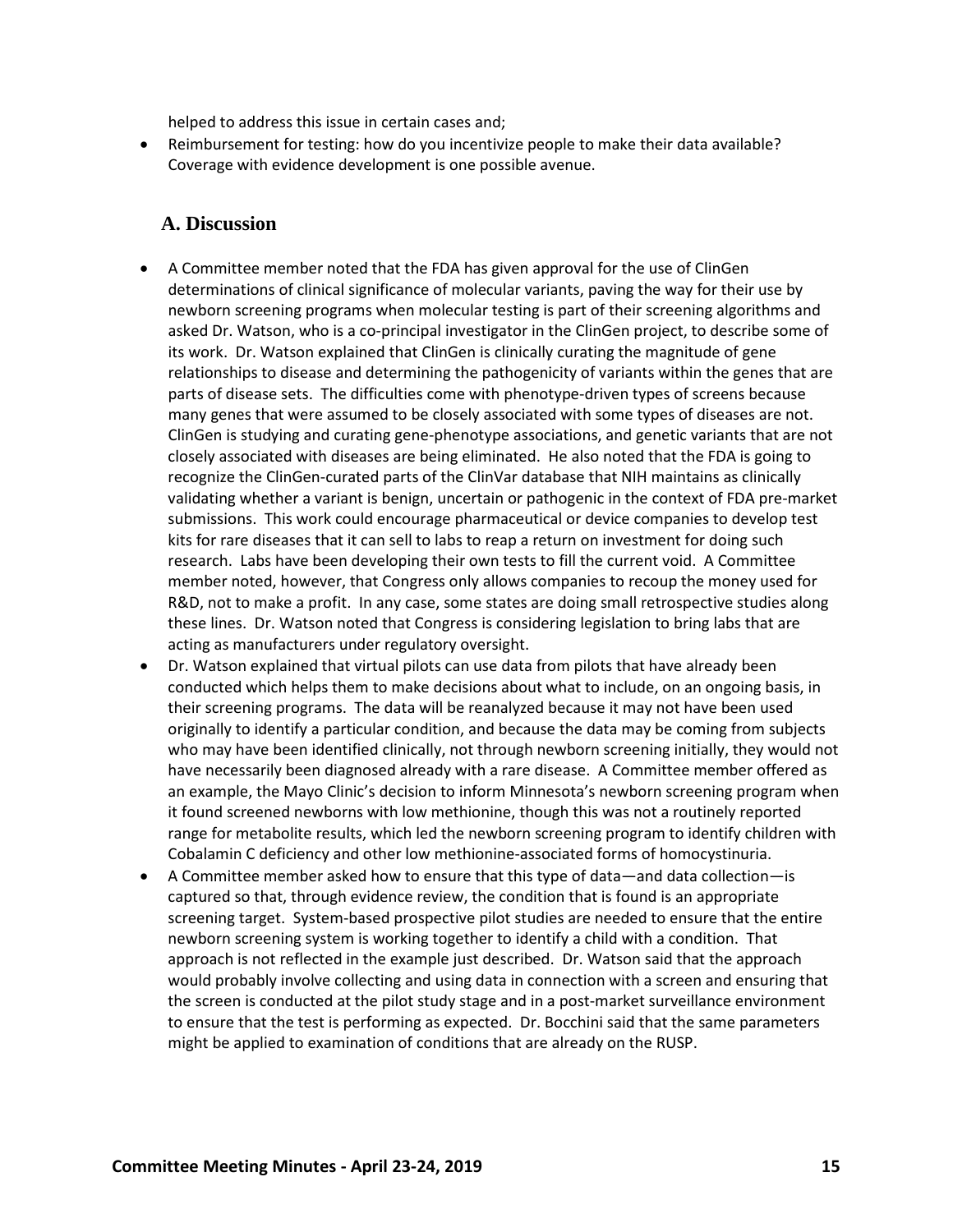# <span id="page-18-0"></span>**IX. Ad-hoc Workgroup - Interpreting Newborn Screening Results**

### *Mei Baker, M.D***.**

Chair of the Ad-Hoc Workgroup Professor of Pediatrics University of Wisconsin School of Medicine and Public Health

Dr. Baker reminded the Committee of the Workgroup's two charges: The first one was to make a report to the Committee on interpretation of newborn screening results and then publish the results in a peerreviewed journal and preparing a slide deck or other tools for clinicians. The other charge was to examine and make recommendations regarding cut-offs. The workgroup decided to table the cut-offs discussion for now so that the workgroup can concentrate on it exclusively later.

In the report's introduction, the workgroup hopes to explain—to newborns' families and the public as well as physicians—newborn screening's benefits but also its limitations. Terminology needs to be consistent so that providers, organizations and families understand what screening is and is not. The group also plans to explain that, compared with other medical screening programs, newborn screening is done in newborns and turn-around-time is critical for some conditions. The types of technologies that are used will also have some differences between screening and diagnosis. Dr. Baker noted that the workgroup can draw on existing literature to explain these distinctions.

The next part of the document on current practice will describe risk assessment evidence and explain that results are threshold based and categorical. It will explain that the results interpretation focuses on establishing the risk for and indications of a condition and resulting in associated recommendations which screening results will trigger a second newborn screening or confirmatory testing or no further action. The fact that clinical symptoms take precedence over screening results will also be emphasized.

The workgroup will also encourage discussion and request recommendations and suggestions, including input from the Education and Training Workgroup, regarding

- how to make the language on risk assessment and newborn screening results interpretation more explicit;
- how to clarify terminology and ensure its use is more consistent;
- strategies for communicating newborn screening results to families; and
- strategies for improving newborn screening performance.

Dr. Bocchini asked anyone with questions or comments about the presentation to pose them to the workgroup directly or through HRSA.

# <span id="page-18-1"></span>**X. Cystic Fibrosis Registry**

Dr. Bocchini explained today's presentations on two specific registries are intended to help the Committee determine the role they may plan in providing data for evidence reviews and to states for long-term follow up.

### *Bruce Marshall, M.D.*

Senior Vice President of Clinical Affairs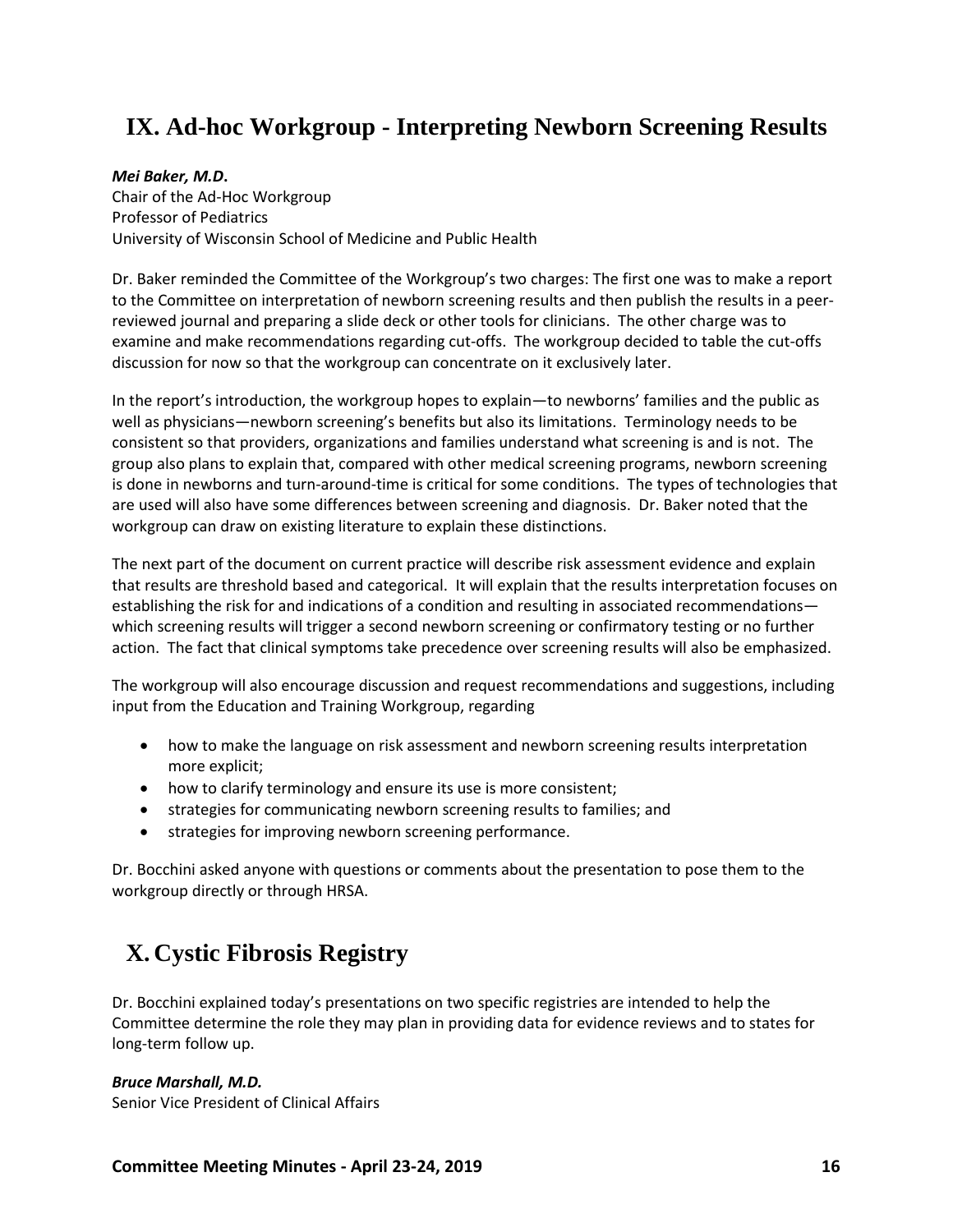#### Cystic Fibrosis Foundation

Dr. Marshall explained that about 35,000 people in the U.S. have cystic fibrosis (CF); there are about 100,000 cases worldwide; it is the most common inherited life-shortening disease among Caucasians. The main cause of death is chronic lung disease. Comorbidities include diabetes, psychosocial issues, and allergic bronchopulmonary aspergillosis. Sweat chloride is still an important diagnostic test.

The foundation conducts a broad scope of activities ranging from basic research to direct contact with people with cystic fibrosis (CF). Its CF registry is an IRB- approved, patient consented, observational study and all of the care centers must participate in it to be accredited. About 5 percent of the care centers do not offer consent. The registry collects data on diagnosis, demographics, treatment and other types of care, measurements in screening tests and other conditions and events. Centers receive financial support to enter data and support is given to the users. Edit checks within data entry fields ensure quality—if the data entered is outside the limits, a waiver must be requested and key metrics (e.g., deaths, transplants) are validated. The data are processed annually, specifically to erase duplications, in particular; some selective, usually random, audits are also conducted; for cause, audits occur as necessary. The major problem is adherence to the informed consent process, which is run by clinical, not research-oriented people, and this is policed through the accreditation process.

Registry data are used to track the national levels of CF's natural history and the impact of delivered therapies. About 10 years ago, the foundation added post-marketing studies, which helps to bring in revenue and drive improvements in care. A detailed annual report on each center that is posted online and distributed to the center shows where they stand in regard to a process and outcome measure visà-vis their peers and trends over time. The CF Smart Report, a new idea to get registry data more quickly involves vendor collection of data, which is transferred nightly to the foundation's data warehouse for limited processing and then to the centers within 24 hours. The CF Smart Reports contain patient summary reports and graphical trends on key metrics as well as key information that may not be available in the electronic medical record. It tracks hospitalizations and home IVs and overlays it with trends in pulmonary function. Centers are encouraged to use the data in pre-visit planning. The report also contains a tool to identify patients who may be eligible for clinical trials; this information is available to a center that is selected to participate in a study. It is also possible to conduct observational studies through the registry. One important finding data examination revealed, for example, is that IV antibiotic-treated exacerbations had an unexpectedly negative effect on survival; this type of finding indicates the type of research the data can support and shows where more research is needed. It is also possible to conduct observational studies through the registry. Through surveys of clinicians, patients and families, for example, the foundation was able to design a randomized control trial, involving up to 60 centers and 1,000 subjects, to determine the optimal duration of treatment, all of which tracks back to the registry.

Dr. Marshall explained that the registry is used to assess newborn screening performance, in particular, false negatives. It can also track the time from birth to entry into one of the care centers and the time to clinical follow up of those who fall into the CF screen-positive, indeterminate diagnosis category CFTR-Related Metabolic Syndrome (CRMS) because they have intermediate sweat chloride values.

### <span id="page-19-0"></span>**A. Discussion**

• A Committee Member asked whether policy had changed to begin identifying centers, which had previously been de-identified and, if so, whether centers resisted this change. Dr. Marshall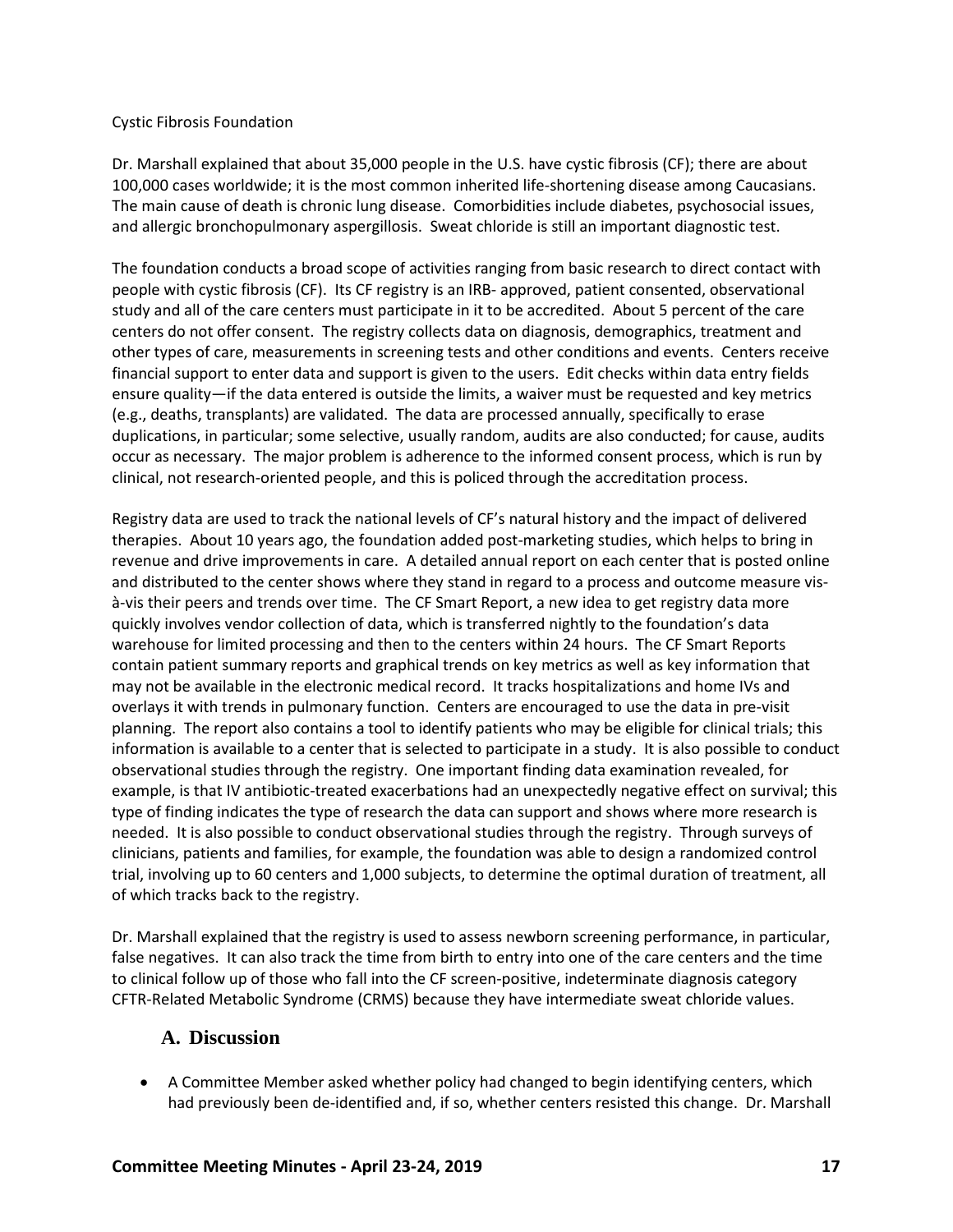confirmed the change, pointing out that the foundation was started by patients and families—it is not a medical society—so this seemed appropriate. He said that it has not led to a massmigration of patients to another center and that high-profile institutions monitor the metrics to improve their performance and decisions regarding where to invest resources.

- Another Committee Member said that there is the potential for up to 20 percent of CRMS diagnoses to change to CF and asked whether the registry captures such diagnosis changes over time. Dr. Marshall said that it does but is not sure that all are being captured.
- A Committee member asked whether the registry accepts outside requests for data. It does; this is associated with a peer review process and the foundation asks requesters to contact one of the care center physicians to help provide context about CF. He also noted that the registry earns revenue by selling data to organizations that are conducting post-approval research in connection with EMA- or FDA-mandated studies.
- A Committee member asked whether the foundation has explored the feasibility of connecting the registry to EMRs or of mining data from these records to populate the registry with that data. Dr. Marshall that this is technically feasible but dealing with each of the 180 medical centers' compliance and IT officers is becomes resource intensive. He said they would like to get more lab data, which is fairly standardized.

# <span id="page-20-0"></span>**XI. Primary Immune Deficiency Treatment Consortium: (PIDTC); Severe Combined Immunodeficiencies (SCID) Data Collection**

### *Jennifer Puck, M.D.*

Principal Investigator, Primary Immune Deficiency Treatment Consortium Department of Pediatrics University of California, San Francisco

Dr. Puck described the Primary Immune Deficiency Treatment Consortium's (PIDTC), efforts to gather data on severe combined immunodeficiency (SCID). PIDTC is part of the NIH-funded Rare Diseases Clinical Research Network (RDCRN), a group of consortia and a Data Management and Coordinating Center that stores the data. The consortium, which has included patient advocacy groups since its inception, conducts natural history studies in SCID, Wiskott-Aldrich syndrome, and Chronic Granulomatous Disease. Sites around the country and in Canada apply for membership; those that underperform are excused and each year new sites are invited to apply. There are 44 centers in the United States and Canada that have enrolled 1,749 subjects with various immune deficiency conditions. Two of four current protocols focus on SCID. As of last December, all 50 states were screening for this condition.

The PIDTC operates with a central IRB—which NIH mandates for multi-center clinical studies that it supports, although the Canadian sites do not have to participate. PIDTC devised definitions for SCID for eligibility purposes: typical SCID, leaky or atypical SCID, Omenn syndrome and a variant form, which is poorly defined. The Center for International Bone and Marrow Transplant Research collects all U.S. transplant data and a significant amount of transplant data as well. There are two levels of data collection forms. One is simple, the other is more detailed; it includes data about the donor and recipient HLA type, conditioning and all data related to transplant. The consortium also collects samples for study in specialized centers.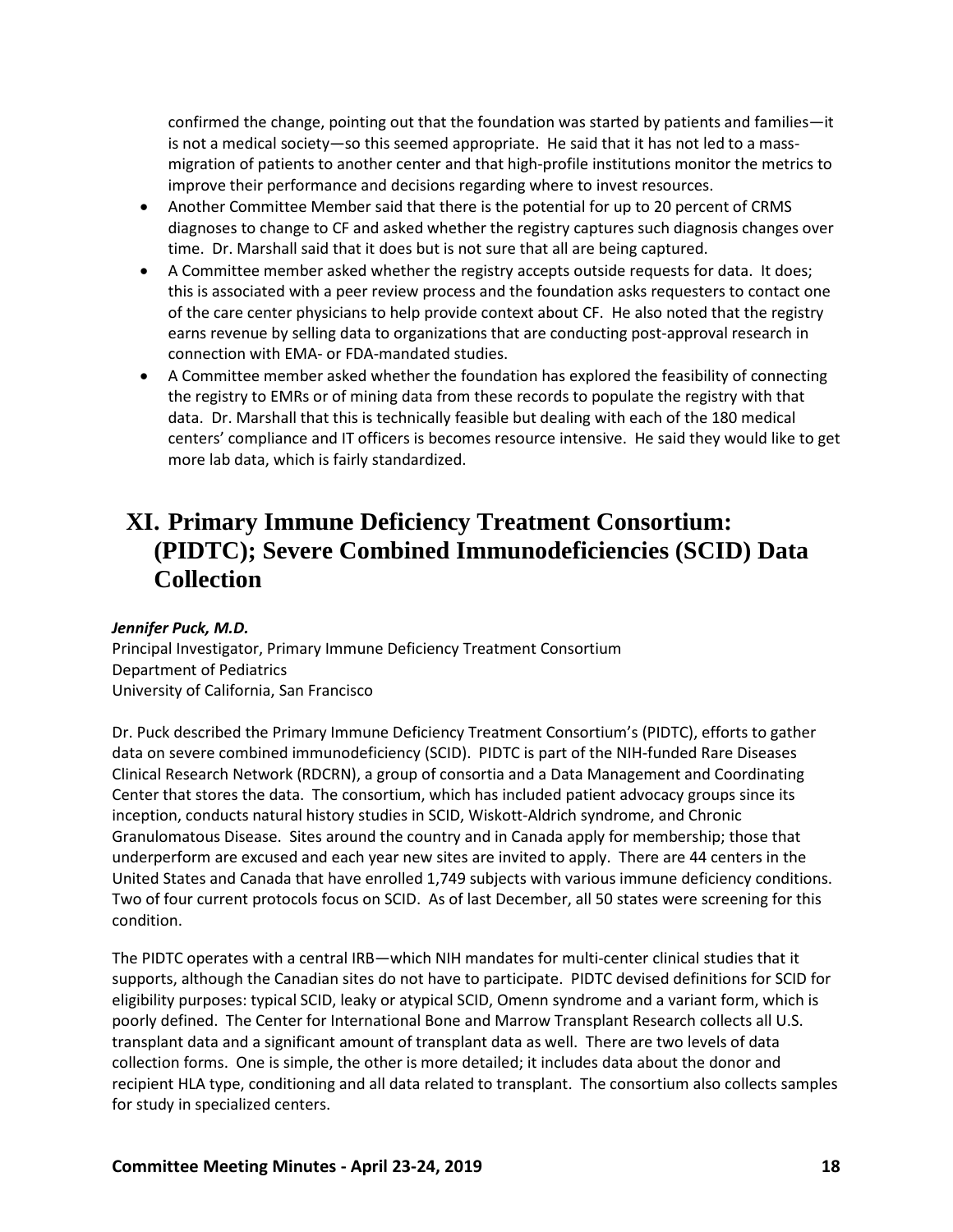The PIDTC also conducts a variety of pilot studies such as one on T-cell exhaustion in patients in which transplants are losing efficacy. The consortium is also conducting a quality of life study, using the PROMIS Pediatric Assessment Tool because survival is the only measure that has been widely published.

If the consortium continues to receive funding beyond August, it hopes to undertake other studies, including incorporating genetic and pathogenic evaluations of new SCID patients to catch the 10 percent of cases that are currently missed. PIDTC will also develop candidate variants for study in specific laboratories with expertise. One of these could involve known cases involving defects, not in the bone marrow but in the thymus, which prevents the manufacture of mature T-cells. To try to determine why 40 percent of infants with SCID develop pre-transplant infections, including cytomegalovirus, which can be transmitted through breastfeeding, the consortium will conduct a prospective natural history study to examine which mothers are CMV-positive and will try to do a PCR in breastmilk samples to study viral excretion. This could lead to a clinical trial for prophylaxis with newer anti-CMV agents.

### <span id="page-21-0"></span>**A. Discussion**

• A Committee member asked what the consortium is doing to be sustainable. Dr. Puck said that it hopes to receive five years of additional support from NIH, is working with its patient advisory group partners and hopes to enlist corporate participation because it hopes to evolve from a data collection center to a clinical trial network for primary immune deficiency conditions. The PIDTC hopes that gene therapy will lead to standard-of-care treatment for various types of SCID, which will need corporate partners. The consortium wants to conduct clinical trials for the development of substitutions for chemotherapy as well.

# <span id="page-21-1"></span>**XII. Public Comment**

## **A. Dr. Emmanuele Delot, DSD Translational Research Network (DSDTRN)**

<span id="page-21-2"></span>The DSDTRN is an NIH-funded national network of clinics and research centers dedicated to improving management of and service to patients with disorders of sex development. Congenital adrenal hyperplasia (CAH), which is caused by 21 hydroxylase deficiency, is the most common disorder of steroid synthesis and is recommended as part of newborn screening in all U.S. programs. The current screening method is to test the level of 17 hydroxyprogesterone. However, prematurity, low birth weights or critical illness are known to have falsely elevated results and reduce the test's positive predictive value; these findings were included in the new clinical practice guidelines for management of CAH that the Endocrine Society published last year. A survey of state protocols revealed that each state has a different procedure for identifying and reporting positive newborn screens and the process needs to be standardized.

## <span id="page-21-3"></span>**B. Ms. Brittany Hernandez, Director of Advocacy for the Muscular Dystrophy Association (MDA)**

MDA is an umbrella organization covering over 40 different types of neuromuscular conditions and supports the Neuromuscular Observational Research Data Hub called MOVR, MDA's new clinician data registry. MOVR tracks ALS, Duchenne, SMA, and is working to develop a RUSP nomination package for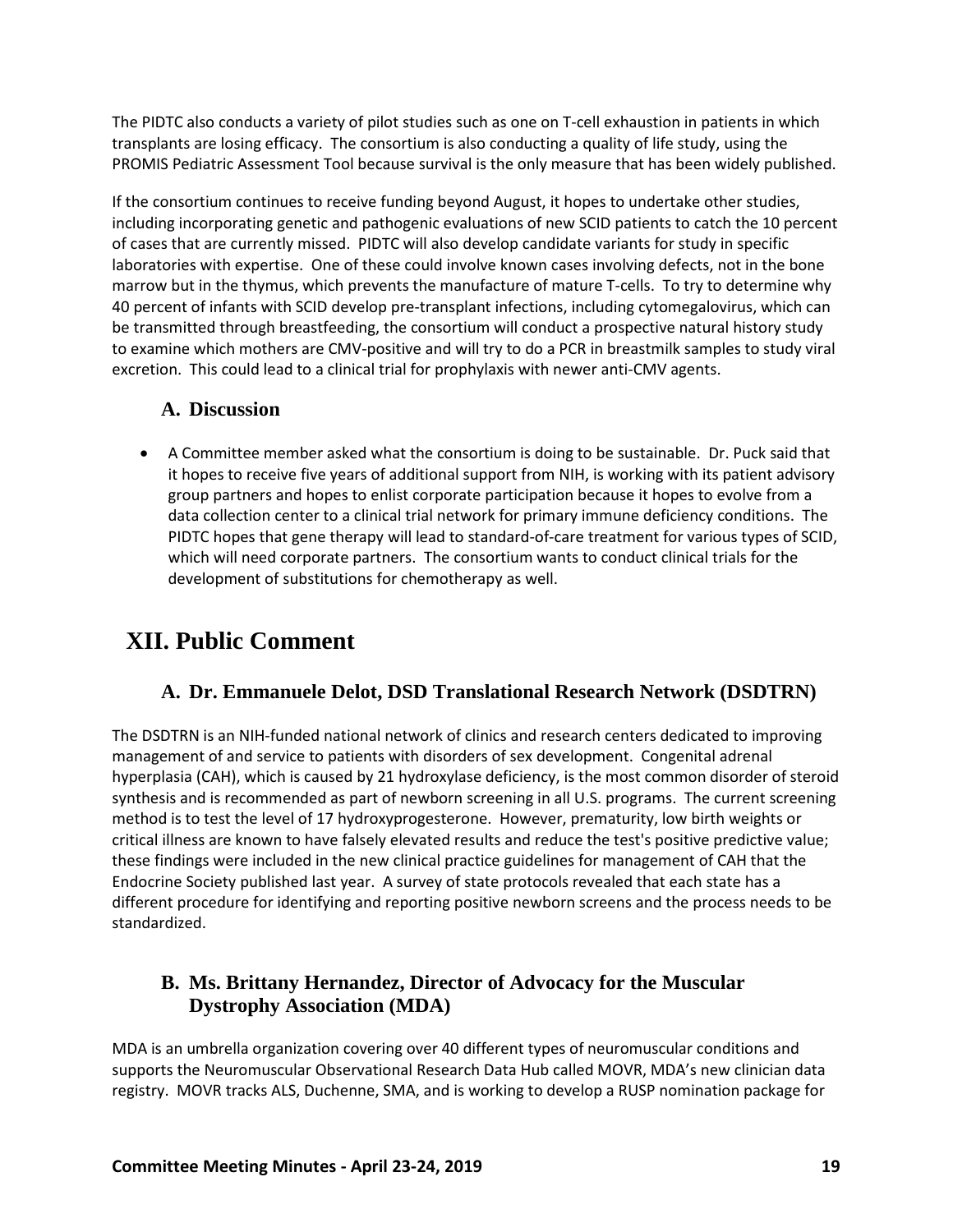Duchenne Muscular Dystrophy to have it added to the RUSP. She acknowledged concerns about using creatine kinase (CK) to detect Duchenne because it would lead to detection of other conditions but the MDA care clinic network provides care to all patients with neuromuscular conditions, including those that could be identified through a CK test for Duchenne.

## **C. Ms. Annie Kennedy, Parent Project Muscular Dystrophy (PPMD)**

<span id="page-22-0"></span>In 2009, PPMD received funding from the CDC to convene a task force to increase clinicians' awareness of peripheral neuromuscular disease as a cause of developmental delay in young children and help them identify the early symptoms. The task force developed training tools, diagnostic and clinical algorithms, and clinical support tools, all of which are housed on the website, childmuscleweakness.org. In 2016, PPMD, the American Academy of Pediatrics (AAP), and the CDC partnered to develop a motor delay assessment tool for parents through a program called Learn the Signs, Act Early, which is housed on AAP's website. In October of 2018, the AAP dedicated a supplement of their journal to a series of 13 publications featuring expanded care guidelines in Duchenne entitled Specialty Care for the Patient with Duchenne Muscular Dystrophy. The ICD-10 code for Duchenne and Becker MD was implemented within the CMS addenda, an effort led by PPMD with support from the CDC, CMS, and AAP. Despite these efforts, surveillance data continues to reflect unnecessary delays in access to care that affects outcomes. A pilot study in New York is being funded through consortia of biopharmaceutical industry partners, with a commitment to early diagnosis and intervention in Duchenne. The pilot is being guided by a Steering Committee comprised of representatives from federal agencies, provider groups, and representatives from key Duchenne stakeholder communities.

## **D. Ms. Rebecca Abbott, Deputy Director of Federal Affairs, March of Dimes**

<span id="page-22-1"></span>Ms. Abbott explained that she spearheads a group of more than a dozen organizations, which began laying the ground work last year for Newborn Screening Saves Lives Act reauthorization by developing a set of shared principles to guide reauthorization that they shared with congressional champions. The Newborn Screening Saves Lives Act Reauthorization of 2019 would raise authorizations for programs at CDC and HRSA and makes targeted refinements to language governing activities of these agencies and NIH. The legislation will also commission a report by the National Academy of Medicine, to examine the future of newborn screening and extend the Committee's charter for another five years.

# <span id="page-22-2"></span>**XIII. Follow-Up and Treatment Workgroup Update**

*Christopher Kus, M.D., M.P.H.* 

Associate Medical Director Division of Family Health New York State Department of Health

Dr. Kus presented on behalf of Dr. Brosco. Dr. Amy Brower delivered a presentation on the Longitudinal Pediatric Data Resource (LPDR) tool, which is part of the NIH-funded NBSTRN and enables clinicians, researchers, parents and patients to enter health information in a secure centralized system. The workgroup has been working with NewSTEPs to determine what type of long-term follow-up data could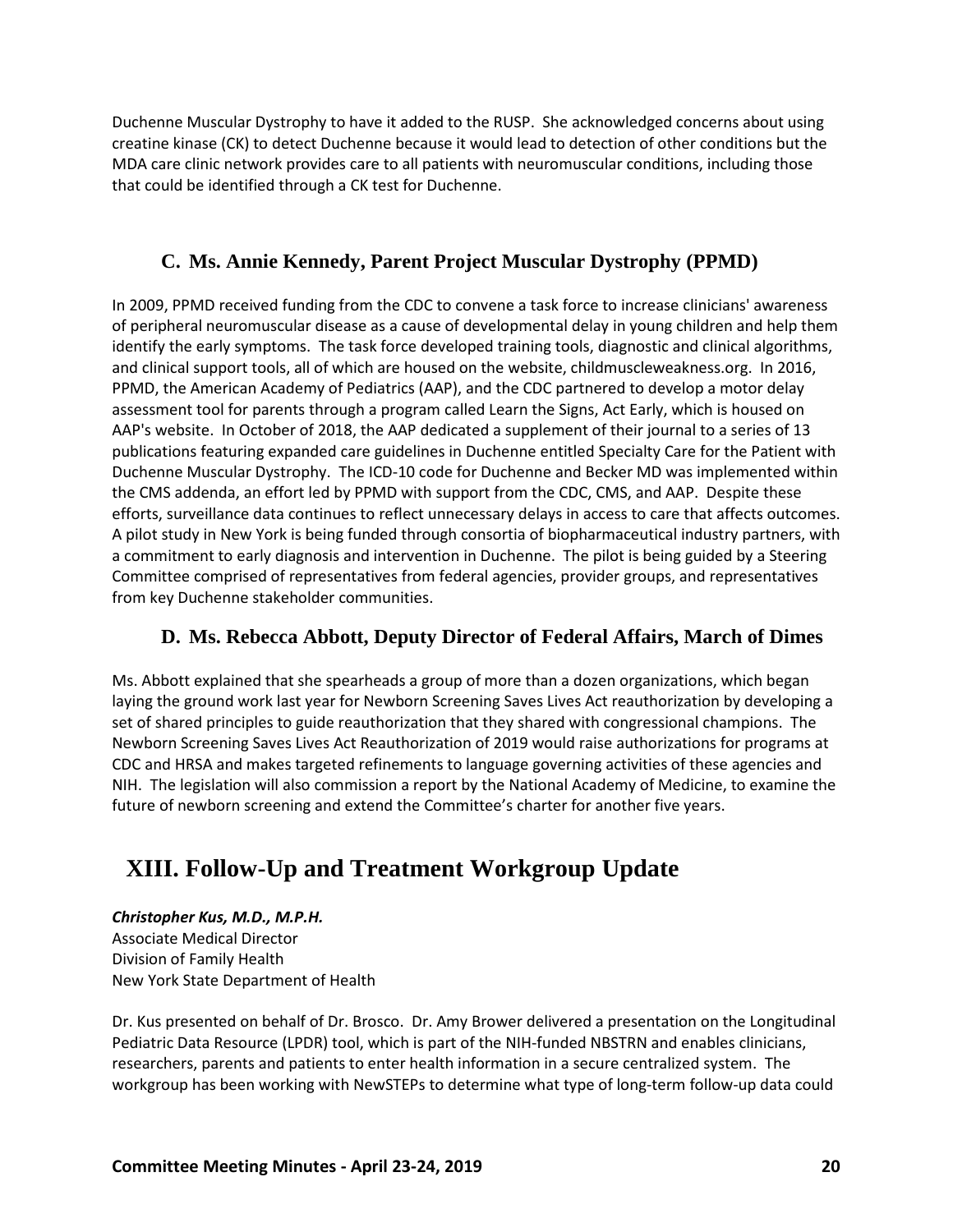be collected from states. The goal is to create a minimum set of questions and answers (whittling 2,500 questions down to four) from the LPDR that state newborn screening programs could use.

Dr. Marci Sontag from NewSTEPs has been working with NBSTRN to develop a minimum set of longterm follow-up questions for public health. Proposed questions include: 1. diagnosis; 2. date of appropriate first intervention; 3. is the patient alive?; and 4. did the child receive care and treatment specific to the diagnosis and type of care provider? Dr. Sontag also presented on work by the states in terms of long-term follow-up. Twenty-eight of 53 newborn screening programs reported doing some type of long-term follow-up, classified as:

- Basic (up to three years with collection of data on basic health status, access to care and specialist feedback);
- Intermediate (up to five years with some clinical outcomes, potentially patient surveys and specialist management information); and
- Comprehensive (five to 15 years or more, with more detailed outcomes and ensured access to care, including formula).

The workgroup discussed consent and confidentiality, which included a discussion of the risk of potential harm of identifying patients, which is a significant concern in small states.

# <span id="page-23-0"></span>**XIV. Education and Training Workgroup Update**

## *Beth Tarini, M.D., M.S., FAAP*

Chair, Education and Training Workgroup Associate Director Center for Translational Science Children's National Health System

Dr. Tarini described several presentations that were delivered to the workgroup.

- Natasha Bonhomme described the newborn screening family education project Genetic Alliance is working on and a needs assessment of 500 parents to ascertain their health information preferences and usage that is also underway. She will provide the workgroup with the results when they are available.
- Workgroup members Aaron Goldberg and Keri LeBlanc led an initiative to develop an education best practices framework that will support the development of educational resources; it is available on babysfirsttest.org. It provides a newborn screening implementation pathway and examples.
- Yvonne Kellar-Guenther discussed a video tutorial NewSTEPs is working on that focuses on midwife-client discussions about newborn screening, which should be finished by the fall.
- Cate Walsh Vockley talked about training programs for midwives in Pennsylvania with an emphasis on critical congenital heart disease (CCHD) screening and the universal donation of pulse oximeters.
- Michigan Newborn Screening Program Manager Mary Kleyn described a general information sheet for primary care providers to give to parents whose infants had a strong positive screen; this would accompany an existing disease-specific fact sheet.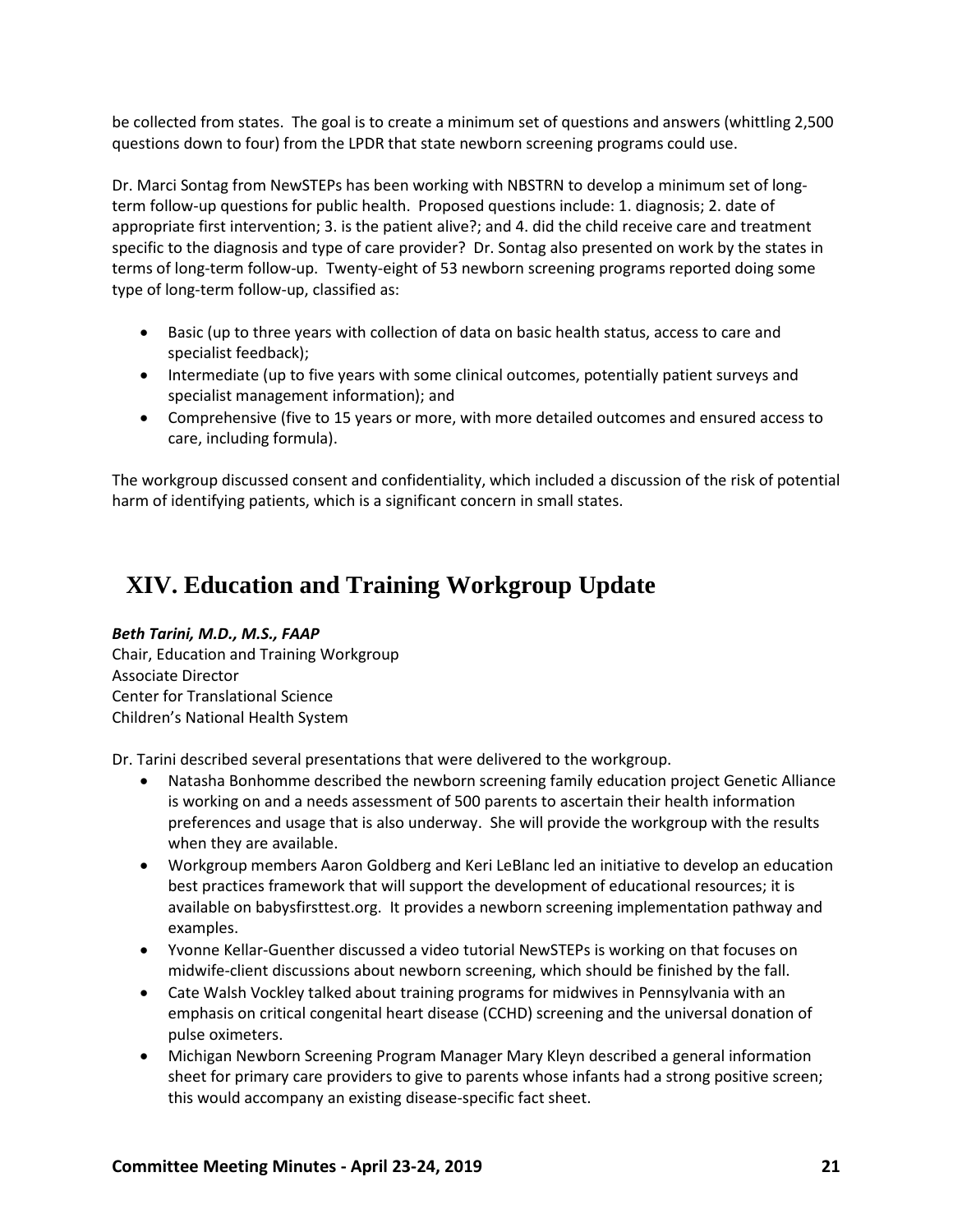The workgroup discussed the condition nomination evidence review process from an education and training standpoint and felt that the discussion focused mainly on terminology, which must be shared and consistent if educational efforts surrounding it are to be effective. Members also discussed the Ad-Hoc Workgroup's project, which, it was noted could pull information from other initiatives. They agreed that a long-term deliverable could be templates that stakeholders could use to address the educational issues the workgroup is tackling.

# <span id="page-24-0"></span>**XV. Laboratory Standards and Procedures Workgroup Update**

### *Kellie B. Kelm, Ph.D.*

Chair, Laboratory Standards and Procedures Workgroup Deputy Director, Division of Chemistry and Toxicology Devices Office of In Vitro Diagnostics and Radiological Health

The Workgroup discussed the impact of broad phenotypes in a laboratory setting, for example, lessons learned related to identifying late-onset Pompe or SMA. APHL also updated the workgroup on its new conditions implementation project, which includes developing informational webinars for the states. APHL has funded 16 states to conduct implementation projects and designated three states as Peer Network Resource Centers that will provide technical assistance to other states.

Dr. Anne Comeau, Deputy Director of the New England Newborn Screening Program, described a new SMA screening procedure and results from Massachusetts, which is doing a single-plex assay separately from SCID, which, thus far, has yielded no positive results. The state reported one false positive, which appears to involve a specimen with an inhibitor. Utah is multiplexing SMA with SCID. The state has identified two confirmed cases and two false positive cases. The number of false positives has increased with the multiplex approach.

In its discussion about the condition nomination evidence review process, the workgroup agreed on the need to define terminology and prefers the term "case definition" or "condition" rather than "target." The condition needs to be defined so that the lab knows what it is supposed to find. The workgroup would also like to see an improved assessment of the availability of a confirmatory test, turnaround time, assurance that information is available on how those tests perform, and on the availability of specialty care.

## <span id="page-24-1"></span>**XVI. RUSP Condition Nomination and Evidence Review Process: Follow-up Discussion**

### *Joseph A. Bocchini, Jr., M.D.* Professor and Chairman Department of Pediatrics Louisiana State University RUSP Condition Nomination & Evidence Review Process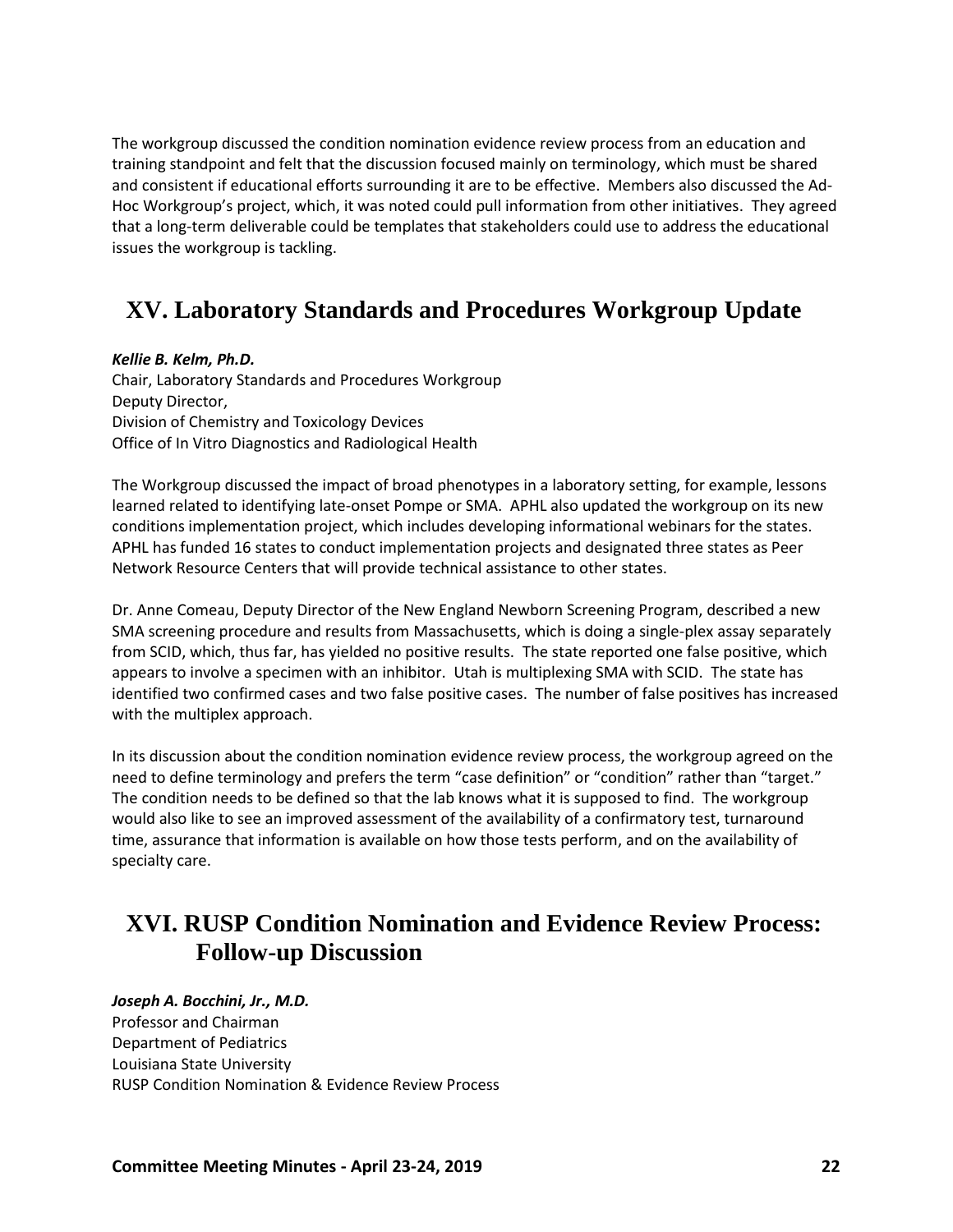Dr. Bocchini invited those present to continue the discussion of Dr. Kemper's and Dr. Powell's discussions of the examination of the evidence review process that was conducted the day before.

- A Committee member asked whether anything has been done regarding newborn blood spot screening in the NICU. One issue in the NICU is blood drawn from different sources being used for NBS blood spots.
- Another Committee member commented that nurse education is a challenge, in part because of the high turnover rate. The Joint Commission was approached about the potential to add a standard on this but was not receptive to the suggestion.
- An organizational representative noted that it can be more useful from an educational perspective not to just tell someone what he or she should do but explain the consequences. In this case, what are the implications for the infant and their family if correct action is not taken?
- A Committee member noted that issues were raised about homocystinuria and CAH. These may be two conditions in which it could be helpful for the Committee to re-examine the methodology used to screen for them, as the Committee has done for tyrosinemia.
- Another Committee member said that there is an issue of false positive and false negative results for CAH. CDC has been working with Minnesota to develop an assay in connection with this.

# <span id="page-25-0"></span>**XVII. On the Horizon**

### *Cynthia Powell, M.D.*

Incoming Chair Professor of Pediatrics and Genetics Director, Medical Genetics Residency Program Pediatric Genetics and Metabolism The University of North Carolina at Chapel Hill

Dr. Powell reviewed the Committee's charge and the Workgroups' charges and described the challenges she sees the Committee facing in the future and asked the Committee whether there is a need for additional ad hoc workgroups or expansion of scope for existing workgroups.

She stressed the need for increased transparency and, in connection with that, suggested that more time be allotted for public comment on the Committee's work. Another move toward transparency would be to have more access to information on outcomes through peer reviewed publications rather than relying on the gray literature. Dr. Powell noted that the pace at which conditions will be nominated for the RUSP is likely to accelerate, which will be a challenge for the Committee. One possible solution is to look at groups or panels of conditions rather than considering them separately, which may require a high-throughput review process.

Registries that are accessible and sustainable are necessary to examine the long-term outcomes of newborn screening conditions in patients and a single registry that encompasses all rare conditions would be ideal. The challenge of providing appropriate long-term follow-up for conditions that may not be immediately symptomatic is also important but patients are difficult to follow when they move from one state or region to another so the Committee needs to consider what it can do to encourage states to support their registries.